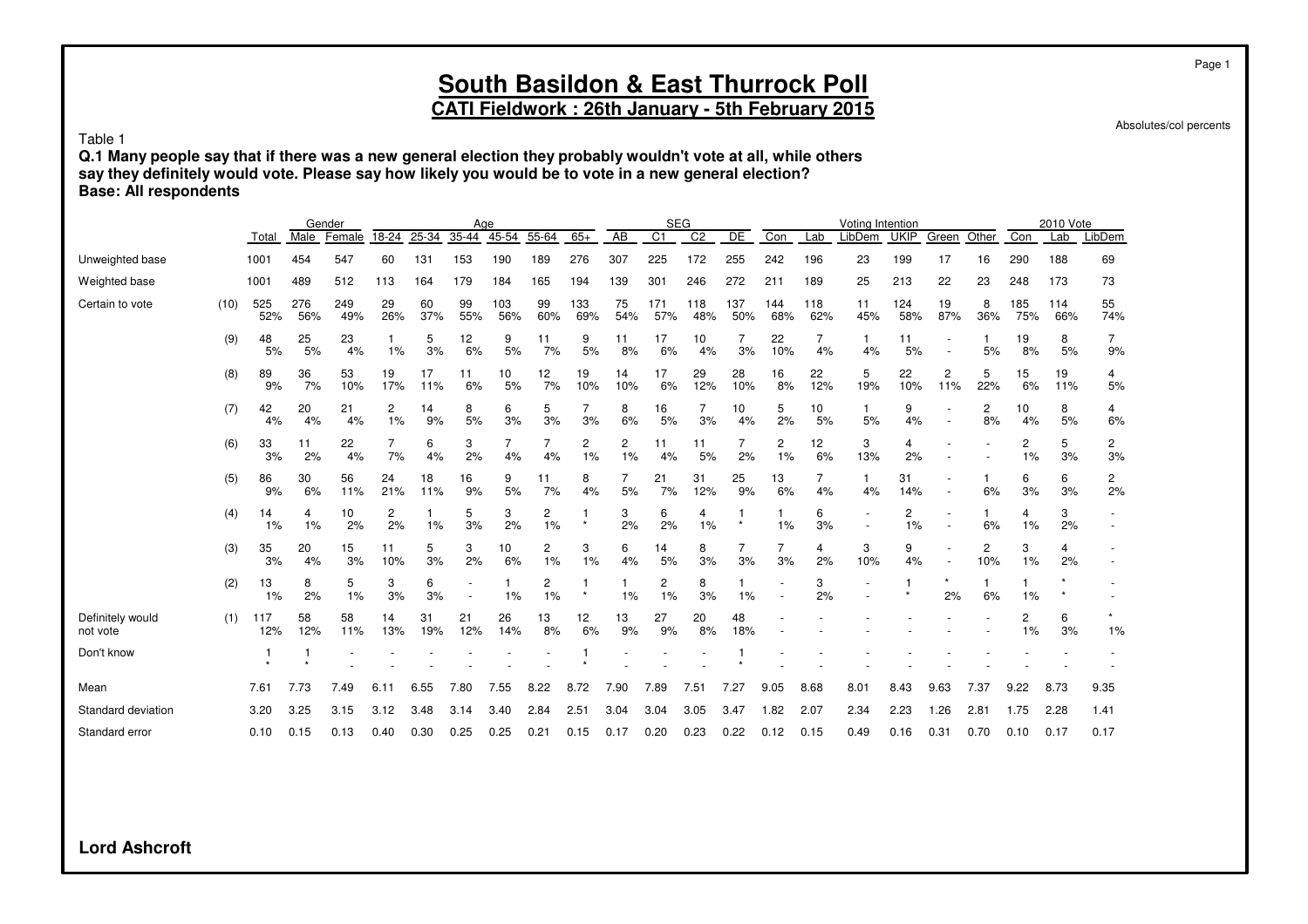Absolutes/col percents

Page 2

#### Table 2

**Q.2 If there was a general election tomorrow, which party would you vote for?**

**Base: All respondents**

|                                     |            |            | Gender       |           |                      | Age       |           |           |           |           | <b>SEG</b>     |                |           |             |                          | Voting Intention |             |            |           |            | 2010 Vote            |           |
|-------------------------------------|------------|------------|--------------|-----------|----------------------|-----------|-----------|-----------|-----------|-----------|----------------|----------------|-----------|-------------|--------------------------|------------------|-------------|------------|-----------|------------|----------------------|-----------|
|                                     | Total      | Male       | Female       | 18-24     | 25-34                | 35-44     | $45 - 54$ | 55-64     | $65+$     | AB        | C <sub>1</sub> | C <sub>2</sub> | DE        | Con         | Lab                      | LibDem           | <b>UKIP</b> | Green      | Other     | Con        | Lab                  | LibDem    |
| Unweighted base                     | 1001       | 454        | 547          | 60        | 131                  | 153       | 190       | 189       | 276       | 307       | 225            | 172            | 255       | 242         | 196                      | 23               | 199         | 17         | 16        | 290        | 188                  | 69        |
| Weighted base                       | 1001       | 489        | 512          | 113       | 164                  | 179       | 184       | 165       | 194       | 139       | 301            | 246            | 272       | 211         | 189                      | 25               | 213         | 22         | 23        | 248        | 173                  | 73        |
| Conservative                        | 211<br>21% | 108<br>22% | 102<br>20%   | 8<br>7%   | 32<br>20%            | 37<br>21% | 46<br>25% | 34<br>21% | 54<br>28% | 39<br>28% | 77<br>25%      | 45<br>18%      | 46<br>17% | 211<br>100% |                          |                  |             |            |           | 149<br>60% | 9<br>5%              | 14<br>19% |
| Labour                              | 189<br>19% | 97<br>20%  | 92<br>18%    | 24<br>21% | 34<br>21%            | 29<br>16% | 28<br>15% | 40<br>24% | 35<br>18% | 35<br>25% | 47<br>16%      | 46<br>18%      | 56<br>21% |             | 189<br>100%              |                  |             |            |           | 14<br>6%   | 102<br>59%           | 14<br>20% |
| <b>Liberal Democrat</b>             | 25<br>3%   | 13<br>3%   | 12<br>2%     | 6%        | 3<br>2%              | 3<br>2%   | 4<br>2%   | 5<br>3%   | 4<br>2%   | 3<br>2%   | 5<br>2%        | 5<br>2%        | 10<br>4%  |             | $\overline{\phantom{a}}$ | 25<br>100%       |             |            |           | 2<br>1%    | $\overline{2}$<br>1% | 11<br>14% |
| The UK Independence<br>Party (UKIP) | 213<br>21% | 113<br>23% | 100<br>20%   | 19<br>17% | 25<br>15%            | 38<br>21% | 42<br>23% | 46<br>28% | 42<br>21% | 19<br>14% | 61<br>20%      | 69<br>28%      | 55<br>20% |             |                          |                  | 213<br>100% |            |           | 48<br>19%  | 21<br>12%            | 13<br>18% |
| The Green Party                     | 22<br>2%   | 13<br>3%   | 9<br>2%      | 8<br>7%   | 2<br>1%              | 5<br>3%   | 2<br>1%   | 5<br>3%   | 1%        | 2<br>1%   | 4<br>1%        | 6<br>2%        | 10<br>4%  |             |                          |                  |             | 22<br>100% |           |            | 8<br>5%              | 4<br>6%   |
| The British National<br>Party (BNP) | 6<br>1%    | 3<br>1%    | 2<br>$\star$ | 2<br>2%   | $\overline{c}$<br>1% |           |           | 1%        |           |           | 2<br>1%        | 1%             | 2<br>1%   |             |                          |                  |             |            | 6<br>24%  |            | 1%                   |           |
| Some other party                    | 17<br>2%   | 8<br>2%    | 9<br>2%      | 3<br>3%   | 4<br>2%              | 6<br>3%   | 4<br>2%   |           |           | 1%        | 5<br>2%        | 8<br>3%        |           |             |                          |                  |             |            | 17<br>76% | 4<br>2%    | 2<br>1%              | 2<br>3%   |
| Would not vote                      | 117<br>12% | 58<br>12%  | 58<br>11%    | 14<br>13% | 31<br>19%            | 21<br>12% | 26<br>14% | 13<br>8%  | 12<br>6%  | 13<br>9%  | 27<br>9%       | 20<br>8%       | 48<br>18% |             |                          |                  |             |            |           | 2<br>$1\%$ | 6<br>3%              | 1%        |
| Refused                             | 71<br>7%   | 35<br>7%   | 35<br>7%     | 1%        | 6<br>4%              | 17<br>9%  | 12<br>7%  | 8<br>5%   | 25<br>13% | 10<br>7%  | 22<br>7%       | 10<br>4%       | 23<br>8%  |             |                          |                  |             |            |           | 11<br>4%   | 4<br>2%              | 2<br>3%   |
| Don't know                          | 131<br>13% | 39<br>8%   | 92<br>18%    | 27<br>24% | 26<br>16%            | 25<br>14% | 20<br>11% | 13<br>8%  | 20<br>11% | 17<br>12% | 52<br>17%      | 36<br>15%      | 22<br>8%  |             |                          |                  |             |            |           | 18<br>7%   | 18<br>10%            | 12<br>16% |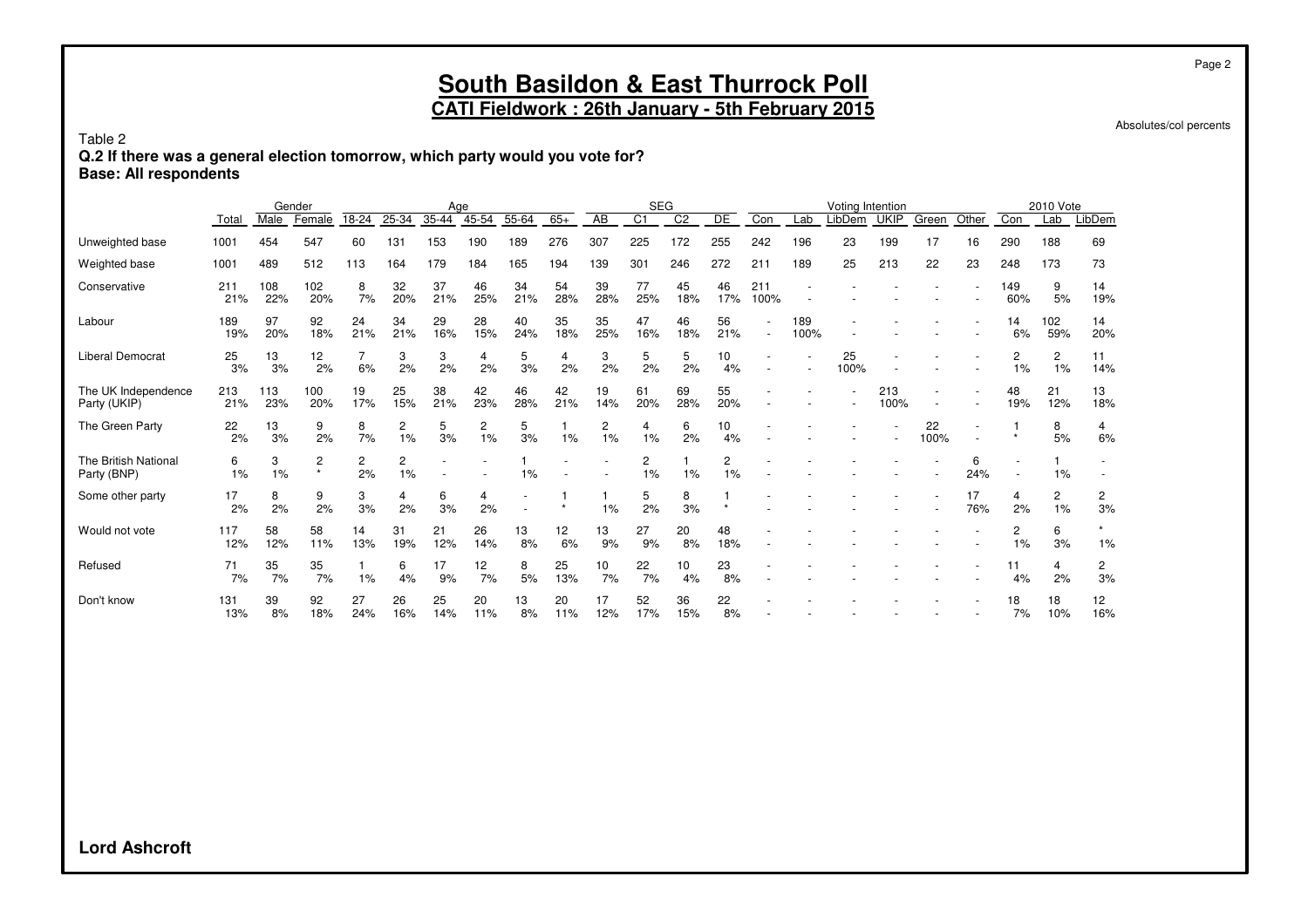#### Page 3

### **South Basildon & East Thurrock Poll CATI Fieldwork : 26th January - 5th February 2015**

Absolutes/col percents

Table 3

**Q.2 If there was a general election tomorrow, which party would you vote for?**

**Base: All respondents expressing an intention to vote (Turnout Weighted)**

**This table has been weighted on the basis of past voting to be politically representative of the constituency**

**and includes only those most likely to vote**

### **THIS TABLE DOES NOT INCLUDE ADJUSTMENT FOR DON'T KNOW/REFUSERS**

|                                     |            |            | Gender    |                      |                    | Age                  |                      |           |           |           | <b>SEG</b>     |                |           |                          |             | Voting Intention |             |            |           |            | 2010 Vote |           |
|-------------------------------------|------------|------------|-----------|----------------------|--------------------|----------------------|----------------------|-----------|-----------|-----------|----------------|----------------|-----------|--------------------------|-------------|------------------|-------------|------------|-----------|------------|-----------|-----------|
|                                     | Total      | Male       | Female    | 18-24                | 25-34              | 35-44                | 45-54                | 55-64     | $65+$     | AB        | C <sub>1</sub> | C <sub>2</sub> | DE        | Con                      | Lab         | LibDem           | <b>UKIP</b> | Green      | Other     | Con        | Lab       | LibDem    |
| Unweighted base                     | 512        | 255        | 257       | 22                   | 50                 | 76                   | 98                   | 110       | 156       | 167       | 115            | 87             | 125       | 191                      | 145         | 16               | 136         | 14         | ۱0        | 207        | 123       | 46        |
| Weighted base                       | 486        | 261        | 225       | 37                   | 64                 | 85                   | 92                   | 99        | 108       | 73        | 148            | 120            | 128       | 162                      | 135         | 16               | 143         | 19         | 12        | 175        | 112       | 50        |
| Conservative                        | 162<br>33% | 82<br>31%  | 80<br>36% | 6<br>16%             | 19<br>30%          | 29<br>35%            | 35<br>38%            | 28<br>28% | 45<br>41% | 30<br>41% | 60<br>40%      | 34<br>28%      | 34<br>27% | 162<br>100%              |             |                  |             |            |           | 124<br>71% | 6<br>5%   | 13<br>25% |
| Labour                              | 135<br>28% | 71<br>27%  | 64<br>28% | 10<br>26%            | 22<br>35%          | 23<br>27%            | 22<br>24%            | 31<br>31% | 27<br>25% | 25<br>35% | 35<br>24%      | 28<br>23%      | 41<br>32% | $\sim$                   | 135<br>100% |                  |             |            |           | 10<br>6%   | 81<br>72% | 13<br>25% |
| <b>Liberal Democrat</b>             | 16<br>3%   | 9<br>3%    | 3%        | $\overline{2}$<br>6% | $\mathbf{2}$<br>3% | $\overline{c}$<br>2% | 3<br>3%              | 3<br>3%   | 4<br>4%   | 3<br>4%   | 3<br>2%        | 4<br>3%        | 4<br>3%   | $\overline{\phantom{a}}$ |             | 16<br>100%       |             |            |           | 2<br>1%    | 1%        | 9<br>18%  |
| The UK Independence<br>Party (UKIP) | 143<br>29% | 81<br>31%  | 62<br>28% | 10<br>28%            | 16<br>24%          | 24<br>28%            | 29<br>32%            | 32<br>32% | 31<br>29% | 12<br>17% | 44<br>30%      | 43<br>36%      | 38<br>30% |                          |             |                  | 143<br>100% |            |           | 37<br>21%  | 15<br>13% | 11<br>21% |
| The Green Party                     | 19<br>4%   | 11<br>4%   | 3%        | 6<br>16%             | $\mathbf{2}$<br>3% | 4<br>5%              | $\overline{2}$<br>2% | 4<br>4%   | 1%        | 2%        | 3%             | 4%             | 9<br>7%   |                          |             |                  |             | 19<br>100% |           |            | 6<br>6%   | 8%        |
| The British National<br>Party (BNP) | 2          | 2<br>$1\%$ |           | $\star$              | $1\%$              |                      |                      | $1\%$     |           |           |                | $1\%$          | $1\%$     |                          |             |                  |             |            | 2<br>17%  |            | 1%        |           |
| Some other party                    | 10<br>2%   | 6<br>2%    | 5<br>2%   | 3<br>7%              | 2<br>3%            | 3<br>3%              | $\overline{2}$<br>2% |           | 1%        | 2%        | 3<br>2%        | 5<br>4%        |           |                          |             |                  |             |            | 10<br>83% | $1\%$      | 1%        | 3%        |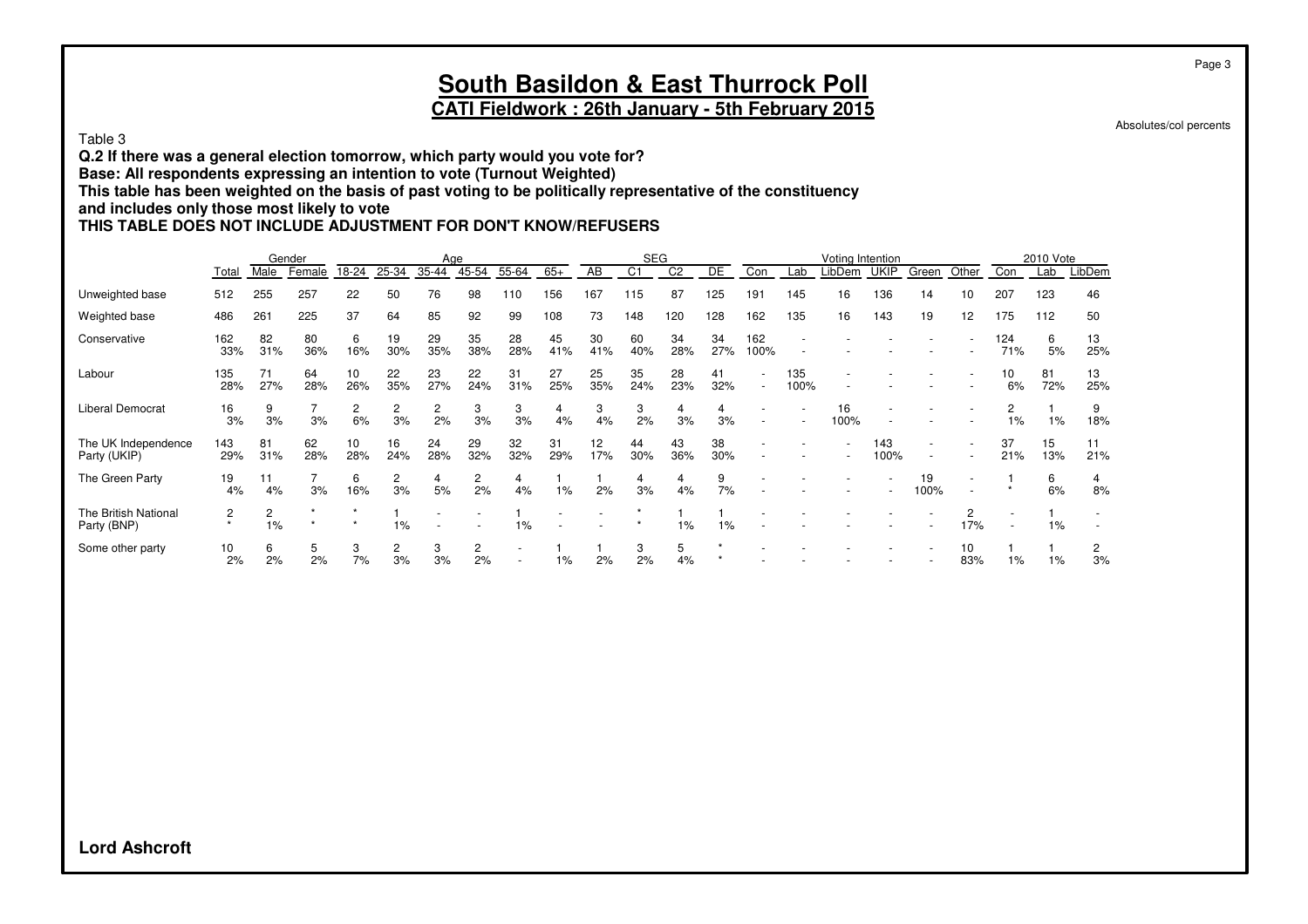**CATI Fieldwork : 26th January - 5th February 2015**

Table 4

**Voting Intention (Turnout Weighted)**

**This table is based on a manual adjustment of data reallocating some don't knows - a procedure which addresses the spiral of silence among some groups of voters, which has successfully increased the accuracy of voting intention polls at recent General Elections**

|                  | Total |
|------------------|-------|
| Conservative     | 34%   |
| Labour           | 28%   |
| Liberal Democrat | 4%    |
| <b>UKIP</b>      | 28%   |
| Green            | 4%    |
| Other            | 2%    |
|                  |       |

Col percents

Page 4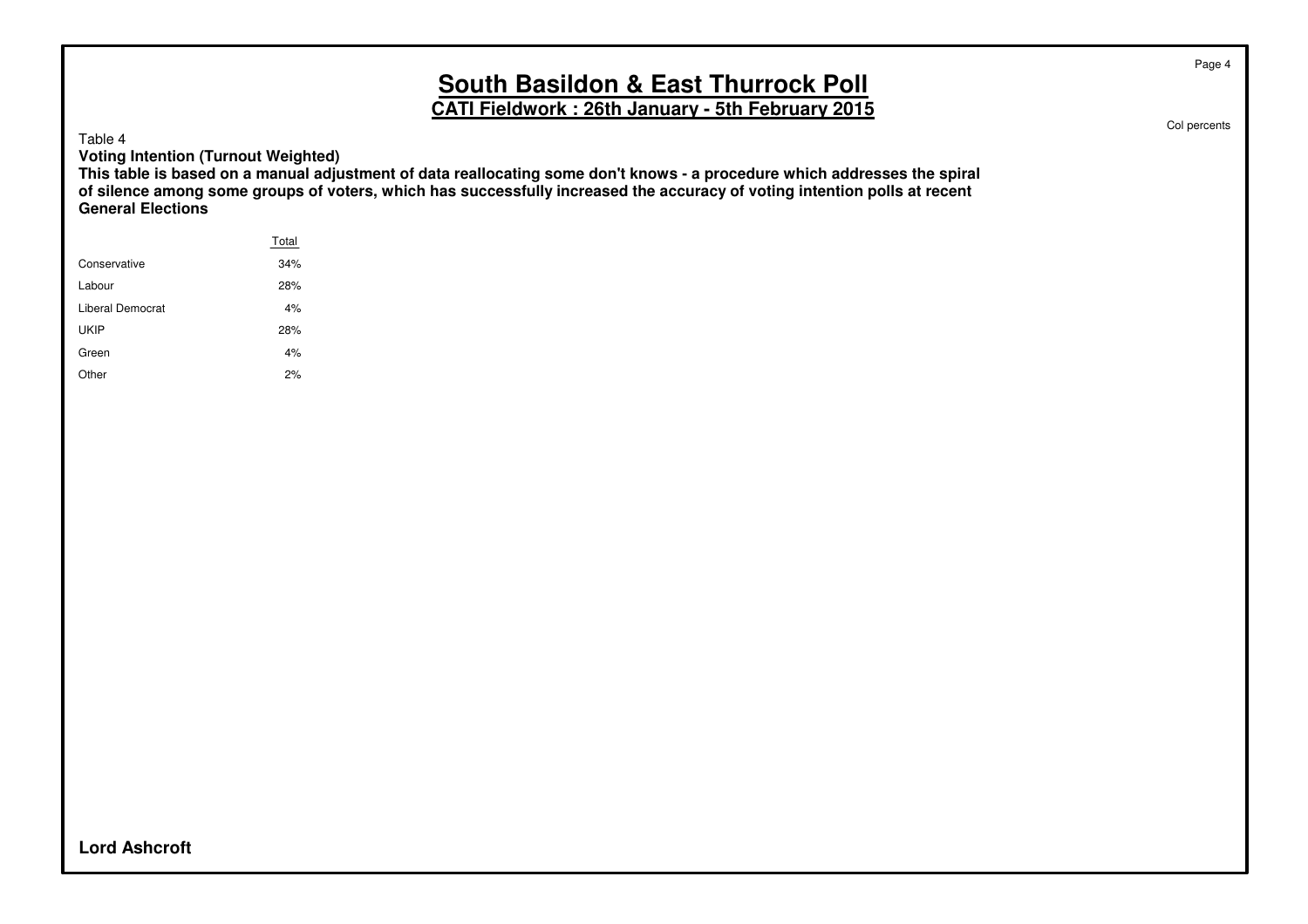## **CATI Fieldwork : 26th January - 5th February 2015**

Absolutes/col percents

Page 5

Table 5

**Q.3 Thinking specifically about your own PARLIAMENTARY constituency at the next General Election and the candidates who are likely to stand FOR ELECTION TO WESTMINSTER there, which party's candidate do you think you will vote for in your own constituency? Base: All respondents**

|                                     |            | Male       | Gender<br>Female          | 18-24     | 25-34                | Age<br>$35 - 44$ | $45 - 54$ | 55-64     | $65+$     | $\overline{AB}$ | <b>SEG</b><br>$\overline{C1}$ | $\overline{C2}$ | DE        | Con        | Lab                  | Voting Intention<br>LibDem | <b>UKIP</b> |           | Other    | Con        | 2010 Vote<br>Lab        | LibDem    |
|-------------------------------------|------------|------------|---------------------------|-----------|----------------------|------------------|-----------|-----------|-----------|-----------------|-------------------------------|-----------------|-----------|------------|----------------------|----------------------------|-------------|-----------|----------|------------|-------------------------|-----------|
|                                     | Total      |            |                           |           |                      |                  |           |           |           |                 |                               |                 |           |            |                      |                            |             | Green     |          |            |                         |           |
| Unweighted base                     | 1001       | 454        | 547                       | 60        | 131                  | 153              | 190       | 189       | 276       | 307             | 225                           | 172             | 255       | 242        | 196                  | 23                         | 199         | 17        | 16       | 290        | 188                     | 69        |
| Weighted base                       | 1001       | 489        | 512                       | 113       | 164                  | 179              | 184       | 165       | 194       | 139             | 301                           | 246             | 272       | 211        | 189                  | 25                         | 213         | 22        | 23       | 248        | 173                     | 73        |
| Conservative                        | 222<br>22% | 113<br>23% | 109<br>21%                | 6<br>6%   | 39<br>24%            | 42<br>24%        | 39<br>21% | 33<br>20% | 63<br>32% | 37<br>26%       | 80<br>26%                     | 48<br>20%       | 51<br>19% | 190<br>90% | 4<br>2%              | 3%                         | 6<br>3%     |           | 4<br>17% | 145<br>59% | 9<br>5%                 | 12<br>16% |
| Labour                              | 204<br>20% | 102<br>21% | 102<br>20%                | 26<br>23% | 42<br>25%            | 28<br>16%        | 31<br>17% | 39<br>24% | 37<br>19% | 37<br>26%       | 51<br>17%                     | 42<br>17%       | 68<br>25% | 3<br>1%    | 165<br>87%           | 8<br>31%                   | 5<br>2%     | 6<br>28%  | 2<br>10% | 16<br>6%   | 101<br>59%              | 17<br>23% |
| <b>Liberal Democrat</b>             | 19<br>2%   | 8<br>2%    | 11<br>2%                  |           | 3<br>2%              | 3<br>2%          | 3<br>2%   | 6<br>3%   | 4<br>2%   | 5<br>4%         | 2%                            | 5<br>2%         | 2<br>1%   | 2<br>1%    | 2<br>1%              | 12<br>49%                  |             |           | 2%       | 3<br>1%    | 2<br>1%                 | 11<br>15% |
| The UK Independence<br>Party (UKIP) | 221<br>22% | 118<br>24% | 103<br>20%                | 24<br>21% | 25<br>15%            | 37<br>21%        | 48<br>26% | 48<br>29% | 38<br>20% | 20<br>14%       | 61<br>20%                     | 78<br>32%       | 52<br>19% | 3%         | 2<br>1%              | 2<br>8%                    | 192<br>90%  | 2%        | 6%       | 50<br>20%  | 24<br>14%               | 14<br>19% |
| The Green Party                     | 24<br>2%   | 10<br>2%   | 14<br>3%                  | 8<br>7%   | $\star$              | 7<br>4%          | 3<br>2%   | 4<br>2%   | 2<br>1%   | 1%              | 8<br>3%                       | 4<br>2%         | 10<br>4%  | 2<br>1%    |                      | 5%                         | $\star$     | 15<br>69% | 4<br>19% | 3<br>1%    | 4<br>3%                 | 7<br>10%  |
| The British National<br>Party (BNP) | 8<br>1%    | 3<br>1%    | 4<br>1%                   | 3<br>3%   | $\overline{c}$<br>1% | 2<br>1%          | 1%        |           |           | 1%              | 3<br>1%                       |                 | 3<br>1%   |            | $\overline{2}$<br>1% |                            |             |           | 18%      |            | $\overline{c}$<br>$1\%$ |           |
| Some other party                    | 5<br>1%    | 3<br>1%    | $\overline{c}$<br>$\star$ |           |                      | 1%               | 3<br>2%   |           |           |                 |                               | 3<br>1%         | 2<br>1%   |            |                      |                            |             |           | 3<br>13% | 1%         | 2<br>1%                 |           |
| Would not vote                      | 117<br>12% | 58<br>12%  | 58<br>11%                 | 14<br>13% | 31<br>19%            | 21<br>12%        | 26<br>14% | 13<br>8%  | 12<br>6%  | 13<br>9%        | 27<br>9%                      | 20<br>8%        | 48<br>18% |            |                      |                            |             |           |          | 2<br>1%    | 6<br>3%                 | 1%        |
| Refused                             | 50<br>5%   | 27<br>6%   | 23<br>5%                  | 1%        | 5<br>3%              | 8<br>4%          | 10<br>5%  | 4%        | 18<br>9%  | 5%              | 15<br>5%                      | 3%              | 18<br>6%  |            |                      |                            |             |           | 2%       | 6<br>2%    | 3<br>2%                 | 1%        |
| Don't know                          | 132<br>13% | 46<br>9%   | 86<br>17%                 | 31<br>27% | 17<br>11%            | 29<br>16%        | 20<br>11% | 15<br>9%  | 20<br>10% | 18<br>13%       | 51<br>17%                     | 39<br>16%       | 20<br>7%  | 8<br>4%    | 12<br>7%             | 4%                         | 3%          | 1%        | 3<br>13% | 21<br>9%   | 19<br>11%               | 11<br>16% |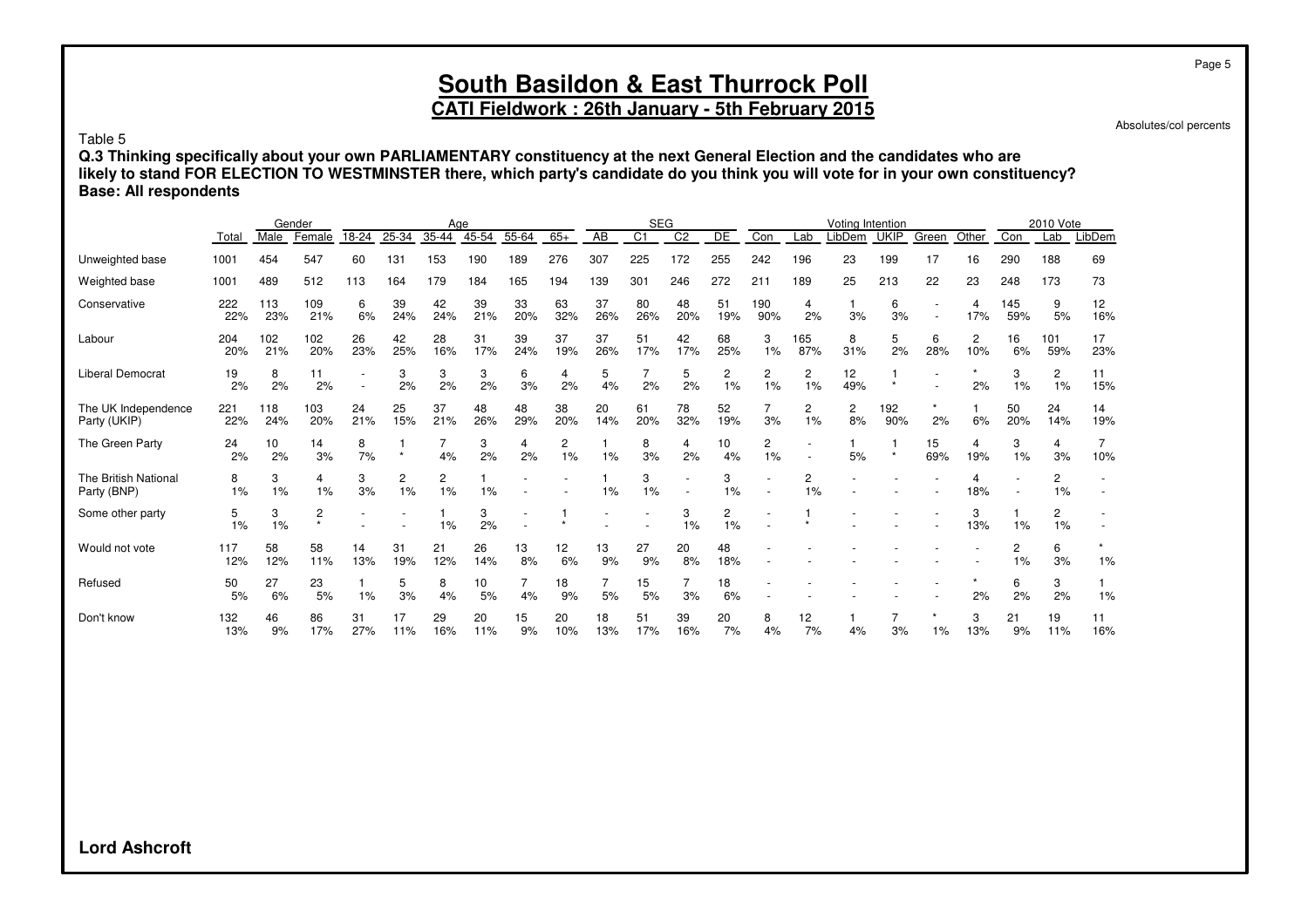#### Table 6

**Q.3 Thinking specifically about your own PARLIAMENTARY constituency at the next General Election and the candidates who are likely to stand FOR ELECTION TO WESTMINSTER there, which party's candidate do you think you will vote for in your own constituency? Base: All respondents expressing an intention to vote (Turnout Weighted)**

**This table has been weighted on the basis of past voting to be politically representative of the constituency**

### **and includes only those most likely to vote**

### **THIS TABLE DOES NOT INCLUDE ADJUSTMENT FOR DON'T KNOW/REFUSERS**

|                                     |            |           | Gender    |                          |           | Age       |                      |           |           |           | <b>SEG</b> |                |           |                      |                                                      | Voting Intention |             |           |          |            | 2010 Vote            |           |
|-------------------------------------|------------|-----------|-----------|--------------------------|-----------|-----------|----------------------|-----------|-----------|-----------|------------|----------------|-----------|----------------------|------------------------------------------------------|------------------|-------------|-----------|----------|------------|----------------------|-----------|
|                                     | Total      | Male      | Female    | 18-24                    | 25-34     | 35-44     | 45-54                | 55-64     | $65+$     | AB        | C1         | C <sub>2</sub> | DE        | Con                  | Lab                                                  | LibDem           | <b>UKIP</b> | Green     | Other    | Con        | Lab                  | LibDem    |
| Unweighted base                     | 529        | 257       | 272       | 20                       | 55        | 79        | 99                   | 110       | 166       | 172       | 118        | 89             | 130       | 184                  | 137                                                  | 16               | 132         | 13        | 8        | 211        | 123                  | 48        |
| Weighted base                       | 498        | 259       | 239       | 34                       | 70        | 88        | 93                   | 98        | 115       | 75        | 151        | 121            | 132       | 156                  | 126                                                  | 15               | 139         | 19        | 10       | 178        | 112                  | 53        |
| Conservative                        | 171<br>34% | 85<br>33% | 86<br>36% | 5<br>15%                 | 25<br>35% | 34<br>39% | 29<br>31%            | 26<br>26% | 52<br>45% | 29<br>39% | 61<br>41%  | 36<br>30%      | 37<br>28% | 145<br>93%           | 4<br>3%                                              | 4%               | 5<br>4%     |           | 3<br>30% | 122<br>68% | 7%                   | 21%       |
| Labour                              | 140<br>28% | 72<br>28% | 68<br>28% | 11<br>33%                | 27<br>39% | 19<br>22% | 23<br>25%            | 30<br>30% | 29<br>25% | 26<br>35% | 35<br>23%  | 27<br>22%      | 46<br>35% | $\overline{2}$<br>1% | 117<br>92%                                           | 4<br>23%         | 4<br>3%     | 5<br>28%  | 2<br>17% | 12<br>7%   | 81<br>72%            | 15<br>28% |
| Liberal Democrat                    | 14<br>3%   | 3%        | 8<br>3%   | $\overline{\phantom{a}}$ | 2<br>3%   | 3<br>3%   | 2<br>2%              | 4<br>5%   | 3<br>3%   | 4<br>5%   | 5<br>3%    | 4<br>3%        | 2<br>1%   | 1%                   | 2<br>2%                                              | 10<br>62%        |             |           | 4%       | 2<br>$1\%$ | $\overline{2}$<br>2% | 9<br>17%  |
| The UK Independence<br>Party (UKIP) | 150<br>30% | 84<br>32% | 66<br>28% | 11<br>33%                | 15<br>21% | 25<br>29% | 34<br>36%            | 35<br>35% | 29<br>25% | 14<br>19% | 43<br>28%  | 49<br>41%      | 36<br>27% | 6<br>4%              | 2<br>1%                                              | 3%               | 130<br>93%  | 2%        | 13%      | 41<br>23%  | 17<br>15%            | 12<br>22% |
| The Green Party                     | 18<br>4%   | 9<br>3%   | 9<br>4%   | 6<br>18%                 | $1\%$     | 4<br>5%   | $\overline{c}$<br>3% | 4<br>4%   | 1%        | 2%        | 6<br>4%    | 3<br>2%        | 5%        | 1%                   | $\overline{\phantom{a}}$<br>$\overline{\phantom{a}}$ | 7%               | $\star$     | 13<br>70% | 2<br>17% | $1\%$      | 3<br>3%              | 6<br>12%  |
| The British National<br>Party (BNP) | 3<br>$1\%$ | 2<br>1%   |           |                          | $1\%$     | $1\%$     | 1%                   |           |           |           | 1%         |                | 2<br>1%   |                      | 1%                                                   |                  |             |           | 8%       |            | 1%                   |           |
| Some other party                    | 1%         |           | $1\%$     |                          |           | 1%        | 1%                   |           | 1%        |           |            | 1%             | 1%        |                      |                                                      |                  |             |           | 10%      |            | $\overline{c}$<br>1% |           |

**Lord Ashcroft**

Page 6

Absolutes/col percents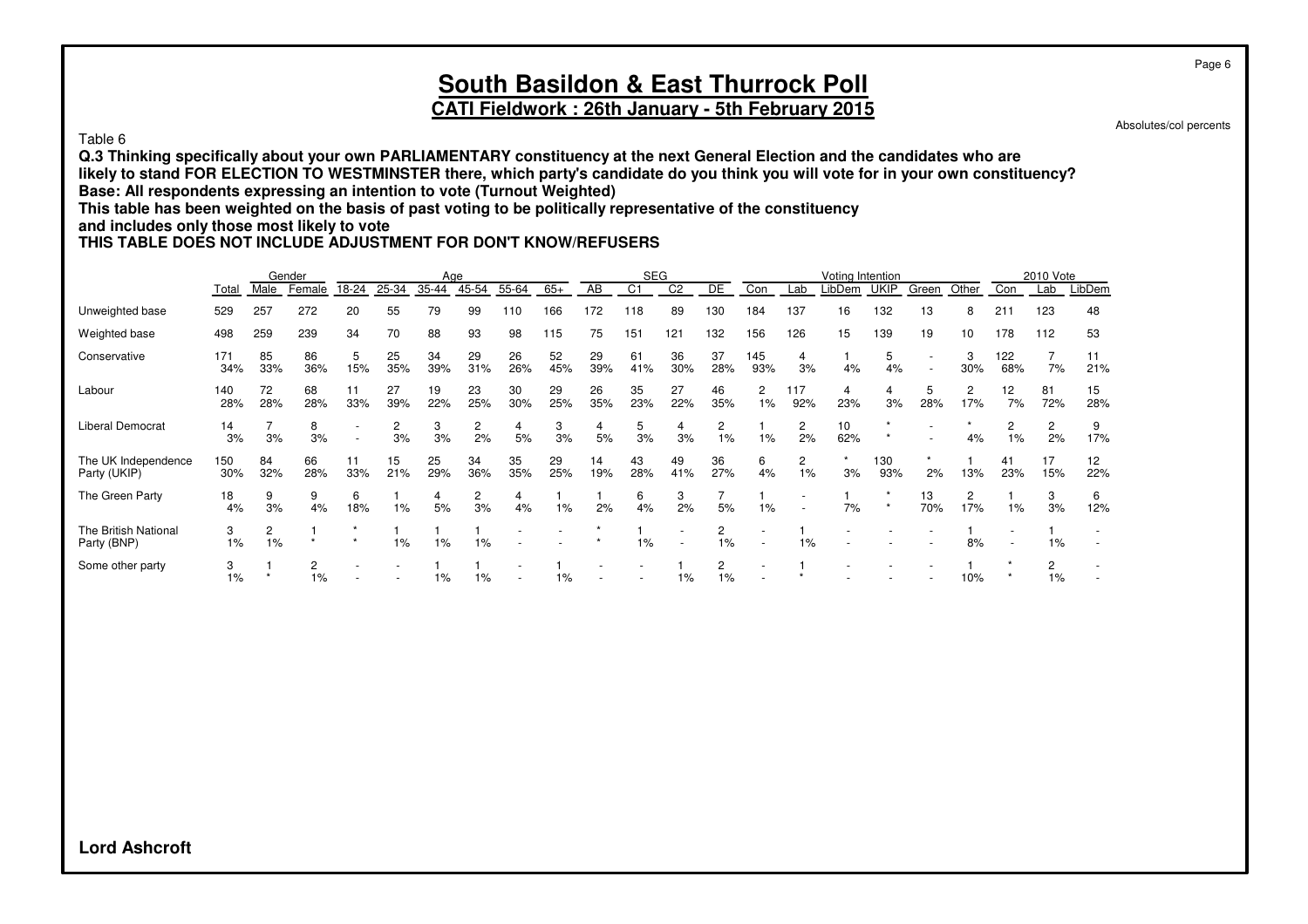**CATI Fieldwork : 26th January - 5th February 2015**

Table 7

**Constituency Voting Intention (Turnout Weighted)**

**This table is based on a manual adjustment of data reallocating some don't knows - a procedure which addresses the spiral of silence among some groups of voters, which has successfully increased the accuracy of voting intention polls at recent General Elections**

|                  | Total |
|------------------|-------|
| Conservative     | 35%   |
| Labour           | 28%   |
| Liberal Democrat | 3%    |
| <b>UKIP</b>      | 29%   |
| Green            | 3%    |
| Other            | 1%    |
|                  |       |

Col percents

Page 7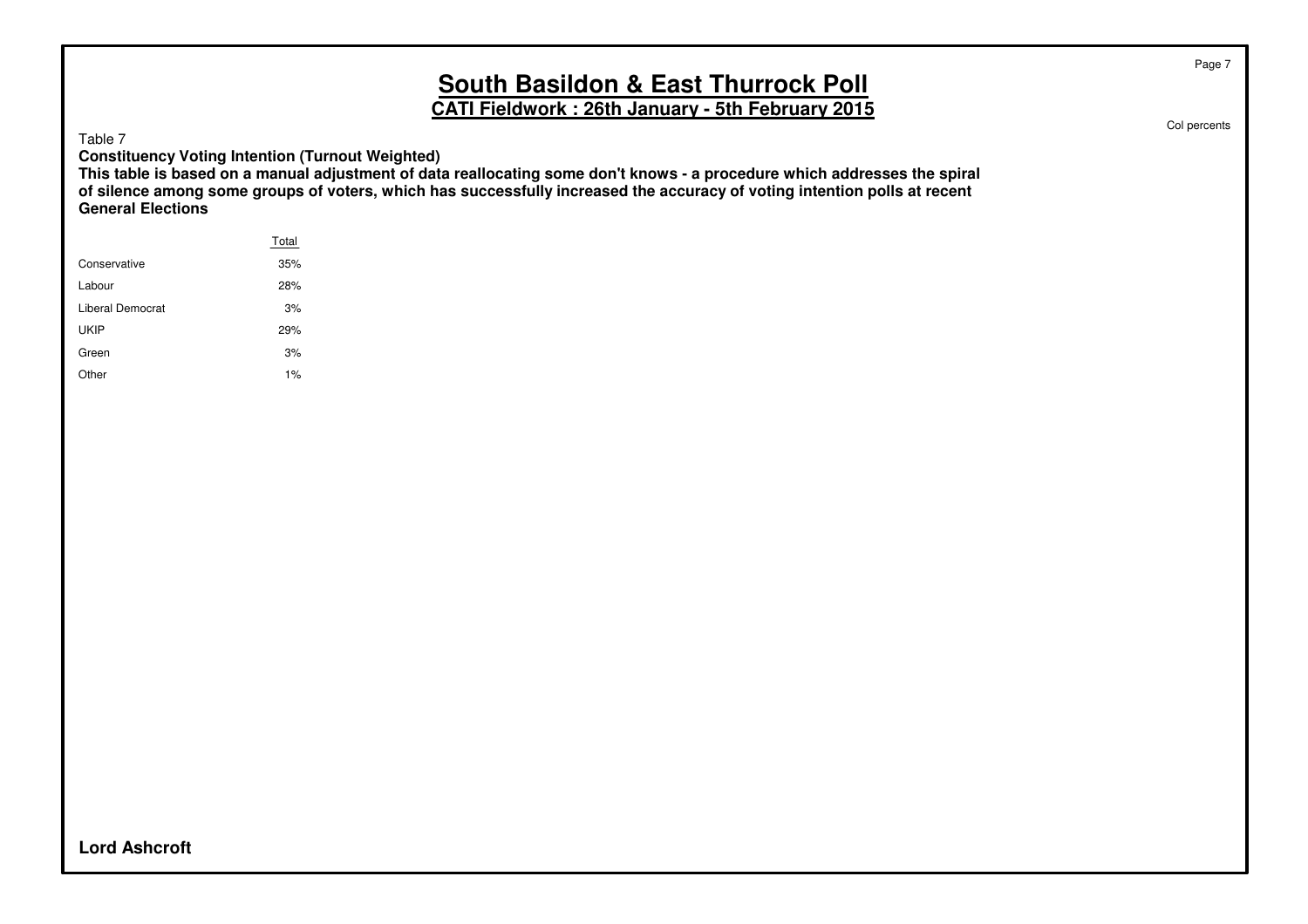### **CATI Fieldwork : 26th January - 5th February 2015**

Absolutes/col percents

Table 8

**Q.5 Are there any of the following political parties that you would definitely not vote for at the next General Election? Base: All respondents**

|                                                                |            |            | Gender     |           |            | Age        |            |                      |            |           | <b>SEG</b>     |            |            |                          |            | Voting Intention         |             |           |           |            | 2010 Vote  |           |
|----------------------------------------------------------------|------------|------------|------------|-----------|------------|------------|------------|----------------------|------------|-----------|----------------|------------|------------|--------------------------|------------|--------------------------|-------------|-----------|-----------|------------|------------|-----------|
|                                                                | Total      | Male       | Female     | 18-24     | 25-34      | 35-44      | 45-54      | 55-64                | $65+$      | AB        | C <sub>1</sub> | C2         | DE         | Con                      | Lab        | _ibDem                   | <b>UKIP</b> | Green     | Other     | Con        | Lab        | LibDem    |
| Unweighted base                                                | 1001       | 454        | 547        | 60        | 131        | 153        | 190        | 189                  | 276        | 307       | 225            | 172        | 255        | 242                      | 196        | 23                       | 199         | 17        | 16        | 290        | 188        | 69        |
| Weighted base                                                  | 1001       | 489        | 512        | 113       | 164        | 179        | 184        | 165                  | 194        | 139       | 301            | 246        | 272        | 211                      | 189        | 25                       | 213         | 22        | 23        | 248        | 173        | 73        |
| I would not vote<br><b>Liberal Democrat</b>                    | 670<br>67% | 359<br>73% | 311<br>61% | 49<br>43% | 118<br>72% | 113<br>63% | 133<br>72% | 120<br>72%           | 136<br>70% | 93<br>67% | 204<br>68%     | 171<br>70% | 177<br>65% | 162<br>77%               | 133<br>70% | $\overline{\phantom{a}}$ | 181<br>85%  | 14<br>65% | 17<br>74% | 198<br>80% | 133<br>77% | 34<br>47% |
| I would not vote UKIP                                          | 484<br>48% | 232<br>47% | 252<br>49% | 53<br>47% | 92<br>56%  | 80<br>45%  | 92<br>50%  | 80<br>48%            | 87<br>45%  | 83<br>60% | 155<br>51%     | 95<br>39%  | 136<br>50% | 144<br>69%               | 135<br>71% | 14<br>57%                |             | 17<br>79% | 16<br>70% | 126<br>51% | 114<br>66% | 43<br>58% |
| I would not vote Labour                                        | 459<br>46% | 250<br>51% | 210<br>41% | 31<br>27% | 73<br>45%  | 78<br>44%  | 95<br>52%  | 83<br>50%            | 98<br>51%  | 60<br>43% | 145<br>48%     | 111<br>45% | 123<br>45% | 151<br>72%               |            | 12<br>49%                | 158<br>74%  | 4<br>19%  | 9<br>39%  | 178<br>72% | 24<br>14%  | 36<br>49% |
| I would not vote<br>Conservative                               | 446<br>45% | 236<br>48% | 210<br>41% | 40<br>35% | 69<br>42%  | 80<br>45%  | 92<br>50%  | 90<br>54%            | 77<br>40%  | 53<br>38% | 132<br>44%     | 114<br>46% | 130<br>48% | $\overline{\phantom{a}}$ | 122<br>65% | 14<br>56%                | 145<br>68%  | 15<br>66% | 13<br>59% | 40<br>16%  | 129<br>74% | 40<br>55% |
| None of these - I would<br>potentially vote for<br>all of them | 114<br>11% | 47<br>10%  | 67<br>13%  | 22<br>20% | 21<br>13%  | 26<br>15%  | 13<br>7%   | 11<br>7%             | 21<br>11%  | 12<br>9%  | 35<br>12%      | 28<br>11%  | 33<br>12%  | 3%                       | 19<br>10%  | $\overline{2}$<br>9%     | 14<br>7%    | 3<br>13%  | 4<br>16%  | 10<br>4%   | 10<br>6%   | 4<br>5%   |
| Don't know                                                     | 25<br>2%   | 10<br>2%   | 15<br>3%   | 9<br>8%   | 4<br>3%    | 3<br>2%    | 3<br>2%    | $\overline{c}$<br>1% | 3<br>2%    | 3<br>2%   | 4<br>$1\%$     | 9<br>3%    | 6<br>2%    | $\overline{c}$<br>1%     |            |                          |             |           |           | 2<br>1%    |            | $1\%$     |

**Lord Ashcroft**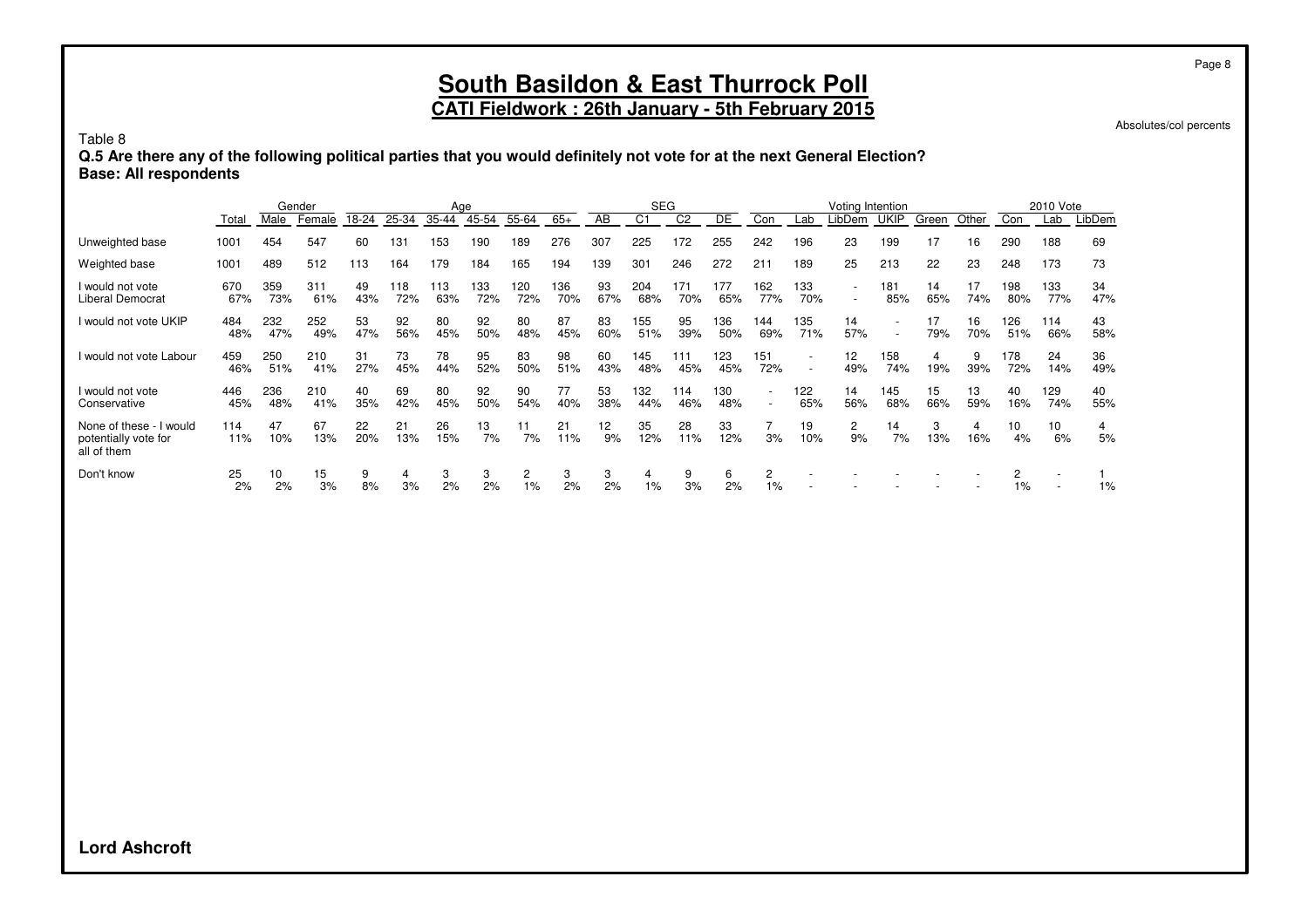Absolutes/col percents

Table 9

**Q.6 Thinking about Britain's economy - including things like jobs, wages, prices, taxes and interest rates - how do you think the British economy will fare over the next year for the country as a whole?**

**Base: All respondents**

|                    |     |            |            | Gender     |           |           | Age              |            |           |            |           |                | <b>SEG</b>     |            |            |            | Voting Intention |             |           |           |            | 2010 Vote |           |
|--------------------|-----|------------|------------|------------|-----------|-----------|------------------|------------|-----------|------------|-----------|----------------|----------------|------------|------------|------------|------------------|-------------|-----------|-----------|------------|-----------|-----------|
|                    |     | Total      | Male       | Female     | 18-24     | 25-34     | 35-44            | 45-54      | 55-64     | $65+$      | AB        | C <sub>1</sub> | C <sub>2</sub> | DE         | Con        | Lab        | LibDem           | <b>UKIP</b> | Green     | Other     | Con        | Lab       | LibDem    |
| Unweighted base    |     | 1001       | 454        | 547        | 60        | 131       | 153              | 190        | 189       | 276        | 307       | 225            | 172            | 255        | 242        | 196        | 23               | 199         | 17        | 16        | 290        | 188       | 69        |
| Weighted base      |     | 1001       | 489        | 512        | 113       | 164       | 179              | 184        | 165       | 194        | 139       | 301            | 246            | 272        | 211        | 189        | 25               | 213         | 22        | 23        | 248        | 173       | 73        |
| NET: Well          |     | 593<br>59% | 317<br>65% | 276<br>54% | 68<br>60% | 98<br>60% | 105<br>59%       | 110<br>60% | 90<br>55% | 121<br>62% | 88<br>63% | 196<br>65%     | 154<br>63%     | 138<br>51% | 179<br>85% | 102<br>54% | 19<br>76%        | 110<br>52%  | 11<br>52% | 5<br>24%  | 200<br>81% | 77<br>45% | 45<br>61% |
| Very well          | (4) | 46<br>5%   | 28<br>6%   | 17<br>3%   | 6%        | 6<br>4%   | 10<br>6%         | 4<br>2%    | 4%        | 11<br>6%   | 5%        | 11<br>4%       | 13<br>5%       | 14<br>5%   | 10<br>5%   | 8<br>4%    |                  | 10<br>5%    | 4%        |           | 17<br>7%   | 1%        | 2%        |
| Quite well         | (3) | 547<br>55% | 289<br>59% | 258<br>50% | 61<br>54% | 92<br>56% | 95<br>53%        | 106<br>58% | 83<br>50% | 110<br>57% | 81<br>58% | 185<br>62%     | 141<br>57%     | 124<br>46% | 169<br>80% | 95<br>50%  | 19<br>76%        | 101<br>47%  | 11<br>48% | 5<br>24%  | 184<br>74% | 76<br>44% | 44<br>60% |
| Quite badly        | (2) | 290<br>29% | 115<br>23% | 176<br>34% | 32<br>28% | 47<br>28% | 58<br>32%        | 55<br>30%  | 55<br>33% | 44<br>23%  | 39<br>28% | 88<br>29%      | 67<br>27%      | 86<br>32%  | 21<br>10%  | 65<br>34%  | 4<br>16%         | 82<br>38%   | 6<br>28%  | 14<br>62% | 35<br>14%  | 69<br>40% | 23<br>31% |
| Very badly         | (1) | 84<br>8%   | 40<br>8%   | 44<br>9%   | 13<br>11% | 16<br>9%  | 12<br>7%         | 14<br>8%   | 16<br>10% | 13<br>7%   | 5%        | 14<br>5%       | 18<br>7%       | 35<br>13%  | 3%         | 19<br>10%  | 2%               | 11<br>5%    | 4<br>19%  | 3<br>14%  | 3%         | 21<br>12% | 3<br>4%   |
| NET: Badly         |     | 374<br>37% | 154<br>32% | 220<br>43% | 45<br>40% | 62<br>38% | 70<br>39%        | 68<br>37%  | 71<br>43% | 58<br>30%  | 46<br>33% | 101<br>34%     | 85<br>34%      | 121<br>45% | 28<br>13%  | 84<br>44%  | 5<br>18%         | 93<br>44%   | 10<br>47% | 17<br>76% | 42<br>17%  | 90<br>52% | 26<br>35% |
| Don't know         |     | 34<br>3%   | 18<br>4%   | 16<br>3%   |           | 2%        | 4<br>2%          | 5<br>3%    | 4<br>2%   | 15<br>8%   | 5<br>4%   | 4<br>1%        | 8<br>3%        | 13<br>5%   | 4<br>2%    | 3<br>2%    | 6%               | 9<br>4%     | 1%        |           | 6<br>2%    | 5<br>3%   | 3<br>4%   |
| Mean               |     | 2.57       | 2.65       | 2.50       | 2.55      | 2.55      | 2.59             | 2.56       | 2.51      | 2.66       | 2.65      | 2.65           | 2.63           | 2.45       | 2.89       | 2.49       | 2.78             | 2.54        | 2.36      | 2.10      | 2.87       | 2.34      | 2.61      |
| Standard deviation |     | 0.72       | 0.72       | 0.71       | 0.78      | 0.72      | 0.7 <sup>2</sup> | 0.67       | 0.73      | 0.71       | 0.67      | 0.63           | 0.71           | 0.79       | 0.52       | 0.73       | 0.48             | 0.68        | 0.86      | 0.62      | 0.56       | 0.71      | 0.60      |
| Standard error     |     | 0.02       | 0.03       | 0.03       | 0.10      | 0.06      | 0.06             | 0.05       | 0.05      | 0.04       | 0.04      | 0.04           | 0.05           | 0.05       | 0.03       | 0.05       | 0.10             | 0.05        | 0.21      | 0.16      | 0.03       | 0.05      | 0.07      |

**Lord Ashcroft**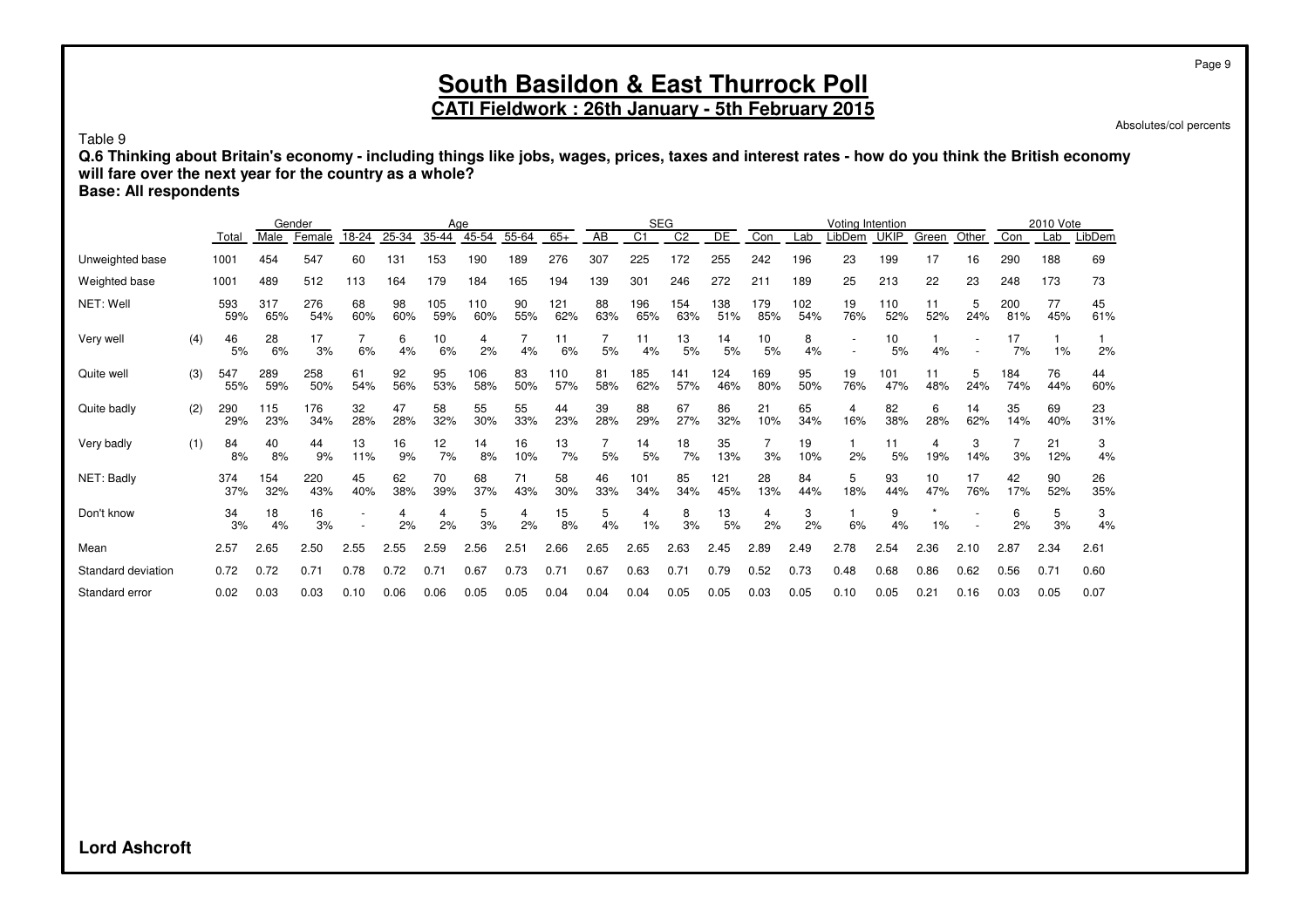Absolutes/col percents

Table 10

**Q.6 Thinking about Britain's economy - including things like jobs, wages, prices, taxes and interest rates - how do you think the British economy will fare over the next year for you and your family?**

**Base: All respondents**

|                    |     |            |            | Gender     |           |            | Age        |            |           |            |           |                | <b>SEG</b>     |            |            |            | Voting Intention |             |           |           |            | 2010 Vote |           |
|--------------------|-----|------------|------------|------------|-----------|------------|------------|------------|-----------|------------|-----------|----------------|----------------|------------|------------|------------|------------------|-------------|-----------|-----------|------------|-----------|-----------|
|                    |     | Total      | Male       | Female     | 18-24     | 25-34      | 35-44      | 45-54      | 55-64     | $65+$      | AB        | C <sub>1</sub> | C <sub>2</sub> | DE         | Con        | Lab        | LibDem           | <b>UKIP</b> | Green     | Other     | Con        | Lab       | LibDem    |
| Unweighted base    |     | 1001       | 454        | 547        | 60        | 31         | 153        | 190        | 189       | 276        | 307       | 225            | 172            | 255        | 242        | 196        | 23               | 199         | 17        | 16        | 290        | 188       | 69        |
| Weighted base      |     | 1001       | 489        | 512        | 113       | 164        | 179        | 184        | 165       | 194        | 139       | 301            | 246            | 272        | 211        | 189        | 25               | 213         | 22        | 23        | 248        | 173       | 73        |
| NET: Well          |     | 608<br>61% | 323<br>66% | 285<br>56% | 72<br>64% | 103<br>63% | 106<br>59% | 111<br>60% | 89<br>54% | 126<br>65% | 96<br>69% | 207<br>69%     | 154<br>63%     | 129<br>47% | 181<br>86% | 109<br>57% | 17<br>66%        | 120<br>56%  | 13<br>61% | 8<br>34%  | 202<br>82% | 87<br>50% | 47<br>65% |
| Very well          | (4) | 54<br>5%   | 38<br>8%   | 16<br>3%   | 11<br>10% | 6<br>3%    | 8<br>4%    | 8<br>4%    | 4%        | 15<br>8%   | 11<br>8%  | 14<br>5%       | 10<br>4%       | 14<br>5%   | 14<br>7%   | 11<br>6%   |                  | 5%          |           |           | 17<br>7%   | 9<br>5%   | 3<br>4%   |
| Quite well         | (3) | 554<br>55% | 285<br>58% | 269<br>52% | 61<br>54% | 98<br>60%  | 98<br>55%  | 103<br>56% | 82<br>50% | 111<br>57% | 85<br>61% | 192<br>64%     | 144<br>58%     | 115<br>42% | 167<br>79% | 98<br>52%  | 17<br>66%        | 109<br>51%  | 13<br>61% | 8<br>34%  | 186<br>75% | 78<br>45% | 44<br>60% |
| Quite badly        | (2) | 262<br>26% | 97<br>20%  | 165<br>32% | 27<br>24% | 43<br>26%  | 56<br>31%  | 49<br>27%  | 51<br>31% | 36<br>18%  | 35<br>25% | 70<br>23%      | 73<br>30%      | 76<br>28%  | 22<br>11%  | 64<br>34%  | 5<br>19%         | 64<br>30%   | 8<br>35%  | 12<br>52% | 33<br>13%  | 61<br>35% | 20<br>28% |
| Very badly         | (1) | 97<br>10%  | 52<br>11%  | 46<br>9%   | 11<br>10% | 15<br>9%   | 15<br>9%   | 16<br>9%   | 21<br>13% | 18<br>9%   | 5<br>4%   | 17<br>6%       | 15<br>6%       | 50<br>19%  | 6<br>3%    | 15<br>8%   |                  | 19<br>9%    | 4%        | 3<br>14%  | 9<br>4%    | 21<br>12% | 2<br>3%   |
| NET: Badly         |     | 360<br>36% | 149<br>30% | 211<br>41% | 38<br>34% | 58<br>35%  | 71<br>40%  | 66<br>36%  | 72<br>44% | 53<br>27%  | 40<br>29% | 88<br>29%      | 88<br>36%      | 126<br>46% | 28<br>13%  | 79<br>42%  | 5<br>19%         | 83<br>39%   | 9<br>39%  | 15<br>66% | 43<br>17%  | 82<br>48% | 23<br>31% |
| Don't know         |     | 34<br>3%   | 18<br>4%   | 16<br>3%   | 3<br>2%   | 2<br>1%    | 2<br>1%    | 4%         | 2%        | 15<br>8%   | 3<br>2%   | 2%             | 4<br>2%        | 17<br>6%   | $\ddot{}$  | 2<br>1%    | 4<br>15%         | 9<br>4%     |           |           | 3<br>1%    | 4<br>2%   | 3<br>4%   |
| Mean               |     | 2.58       | 2.65       | 2.52       | 2.65      | 2.58       | 2.55       | 2.58       | 2.46      | 2.69       | 2.75      | 2.69           | 2.62           | 2.36       | 2.90       | 2.56       | 2.78             | 2.55        | 2.57      | 2.20      | 2.86       | 2.44      | 2.69      |
| Standard deviation |     | 0.75       | 0.78       | 0.71       | 0.80      | 0.71       | 0.72       | 0.72       | 0.78      | 0.76       | 0.66      | 0.66           | 0.67           | 0.86       | 0.53       | 0.72       | 0.43             | 0.74        | 0.58      | 0.68      | 0.58       | 0.78      | 0.62      |
| Standard error     |     | 0.02       | 0.04       | 0.03       | 0.10      | 0.06       | 0.06       | 0.05       | 0.06      | 0.05       | 0.04      | 0.04           | 0.05           | 0.06       | 0.03       | 0.05       | 0.09             | 0.05        | 0.14      | 0.17      | 0.03       | 0.06      | 0.08      |

**Lord Ashcroft**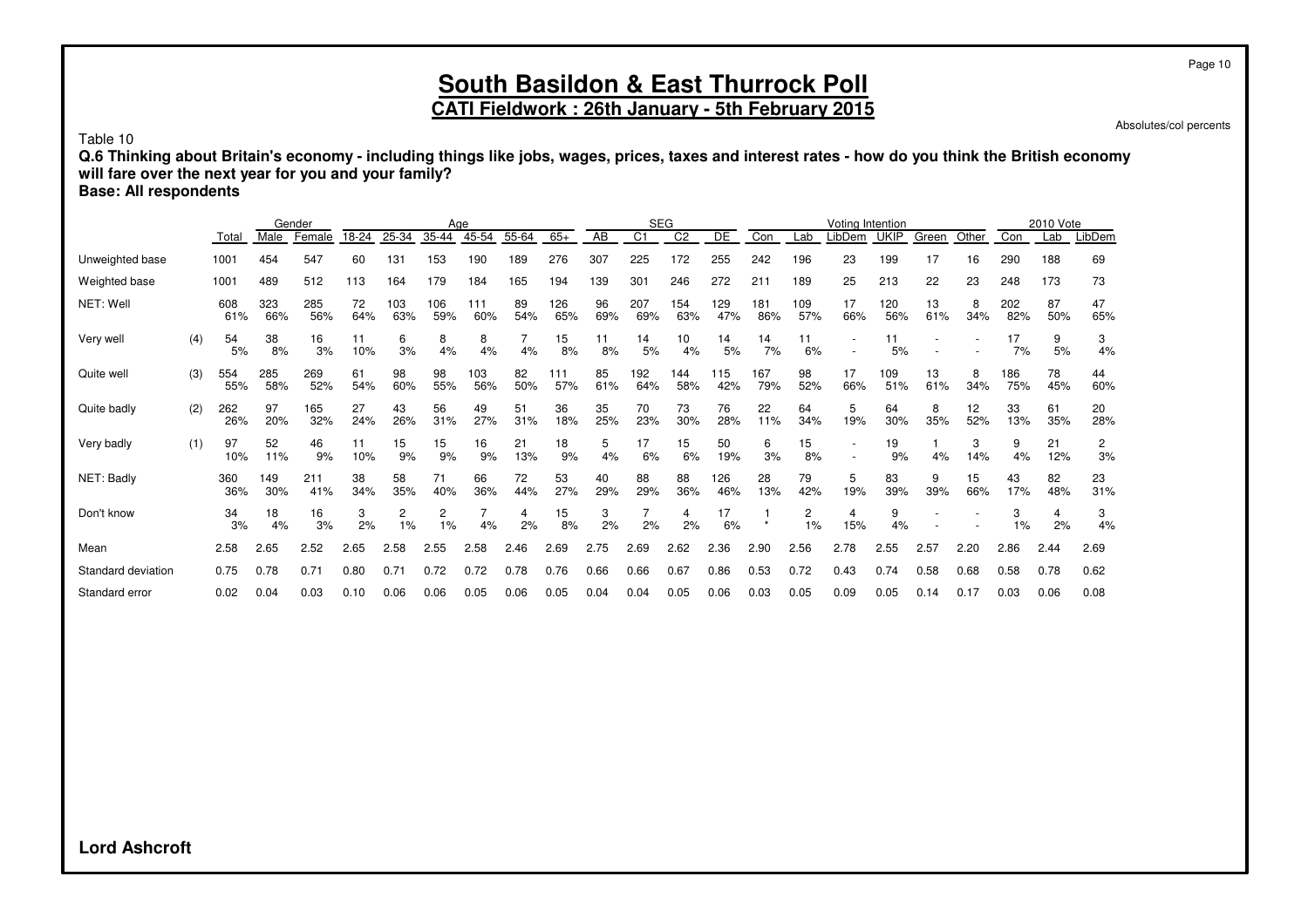Absolutes/col percents

#### Table 11

### **Q.7 Which of the following statements do you most agree with?**

**Base: All respondents**

|                                                                                                                                                                                                           |            |            | Gender     |           |           | Age       |           |           |           |                 | <b>SEG</b>      |                |           |                          |            | Voting Intention      |             |                       |           |            | 2010 Vote  |           |
|-----------------------------------------------------------------------------------------------------------------------------------------------------------------------------------------------------------|------------|------------|------------|-----------|-----------|-----------|-----------|-----------|-----------|-----------------|-----------------|----------------|-----------|--------------------------|------------|-----------------------|-------------|-----------------------|-----------|------------|------------|-----------|
|                                                                                                                                                                                                           | Total      | Male       | Female     | 18-24     | $25 - 34$ | $35 - 44$ | 45-54     | $55 - 64$ | $65+$     | $\overline{AB}$ | $\overline{C1}$ | C <sub>2</sub> | DE        | Con                      | Lab        | LibDem                | <b>UKIP</b> | Green                 | Other     | Con        | Lab        | LibDem    |
| Unweighted base                                                                                                                                                                                           | 1001       | 454        | 547        | 60        | 131       | 153       | 190       | 189       | 276       | 307             | 225             | 172            | 255       | 242                      | 196        | 23                    | 199         | 17                    | 16        | 290        | 188        | 69        |
| Weighted base                                                                                                                                                                                             | 1001       | 489        | 512        | 113       | 164       | 179       | 184       | 165       | 194       | 139             | 301             | 246            | 272       | 211                      | 189        | 25                    | 213         | 22                    | 23        | 248        | 173        | 73        |
| I am satisfied with the<br>job David Cameron is<br>doing overall as Prime<br>Minister                                                                                                                     | 344<br>34% | 184<br>38% | 160<br>31% | 45<br>40% | 62<br>38% | 55<br>31% | 54<br>29% | 55<br>33% | 72<br>37% | 49<br>35%       | 105<br>35%      | 95<br>39%      | 80<br>29% | 161<br>76%               | 31<br>17%  | 5<br>21%              | 46<br>22%   | $\overline{4}$<br>19% | 5<br>24%  | 154<br>62% | 20<br>12%  | 19<br>26% |
| I am dissatisfied with<br>the job that David<br>Cameron is doing<br>overall as Prime<br>Minister - BUT I'd<br>still prefer to have<br>him as Prime Minister<br>than have Ed Miliband<br>as Prime Minister | 289<br>29% | 116<br>24% | 173<br>34% | 35<br>31% | 47<br>29% | 64<br>36% | 60<br>33% | 40<br>24% | 43<br>22% | 44<br>31%       | 91<br>30%       | 71<br>29%      | 74<br>27% | 46<br>22%                | 32<br>17%  | 11<br>43%             | 88<br>41%   | 6<br>27%              | 11<br>50% | 73<br>30%  | 29<br>17%  | 20<br>27% |
| I am dissatisfied with<br>the job that David<br>Cameron is doing<br>overall as Prime<br>Minister - AND I'd<br>prefer to have Ed<br>Miliband as Prime<br>Minister instead.                                 | 227<br>23% | 122<br>25% | 105<br>21% | 20<br>18% | 43<br>26% | 36<br>20% | 46<br>25% | 42<br>25% | 40<br>21% | 33<br>24%       | 61<br>20%       | 54<br>22%      | 75<br>27% | 3<br>1%                  | 117<br>62% | 5<br>22%              | 51<br>24%   | 10<br>45%             | 5<br>21%  | 12<br>5%   | 110<br>64% | 25<br>34% |
| Refused                                                                                                                                                                                                   | 47<br>5%   | 31<br>6%   | 16<br>3%   | 3<br>2%   | 4<br>3%   | 4<br>2%   | 11<br>6%  | 11<br>7%  | 15<br>8%  | 6<br>4%         | 15<br>5%        | 6<br>2%        | 16<br>6%  | $\overline{2}$<br>1%     | $\sim$     | 4%                    | 8<br>4%     | 1<br>6%               | 6%        | 5<br>2%    | 1%         | 3<br>4%   |
| Don't know                                                                                                                                                                                                | 94<br>9%   | 36<br>7%   | 58<br>11%  | 10<br>9%  | 8<br>5%   | 20<br>11% | 13<br>7%  | 18<br>11% | 24<br>12% | 8<br>6%         | 29<br>10%       | 20<br>8%       | 28<br>10% | $\overline{\phantom{a}}$ | 9<br>5%    | $\overline{2}$<br>10% | 19<br>9%    | $\mathbf{1}$<br>3%    | $\sim$    | 3<br>1%    | 13<br>8%   | 6<br>9%   |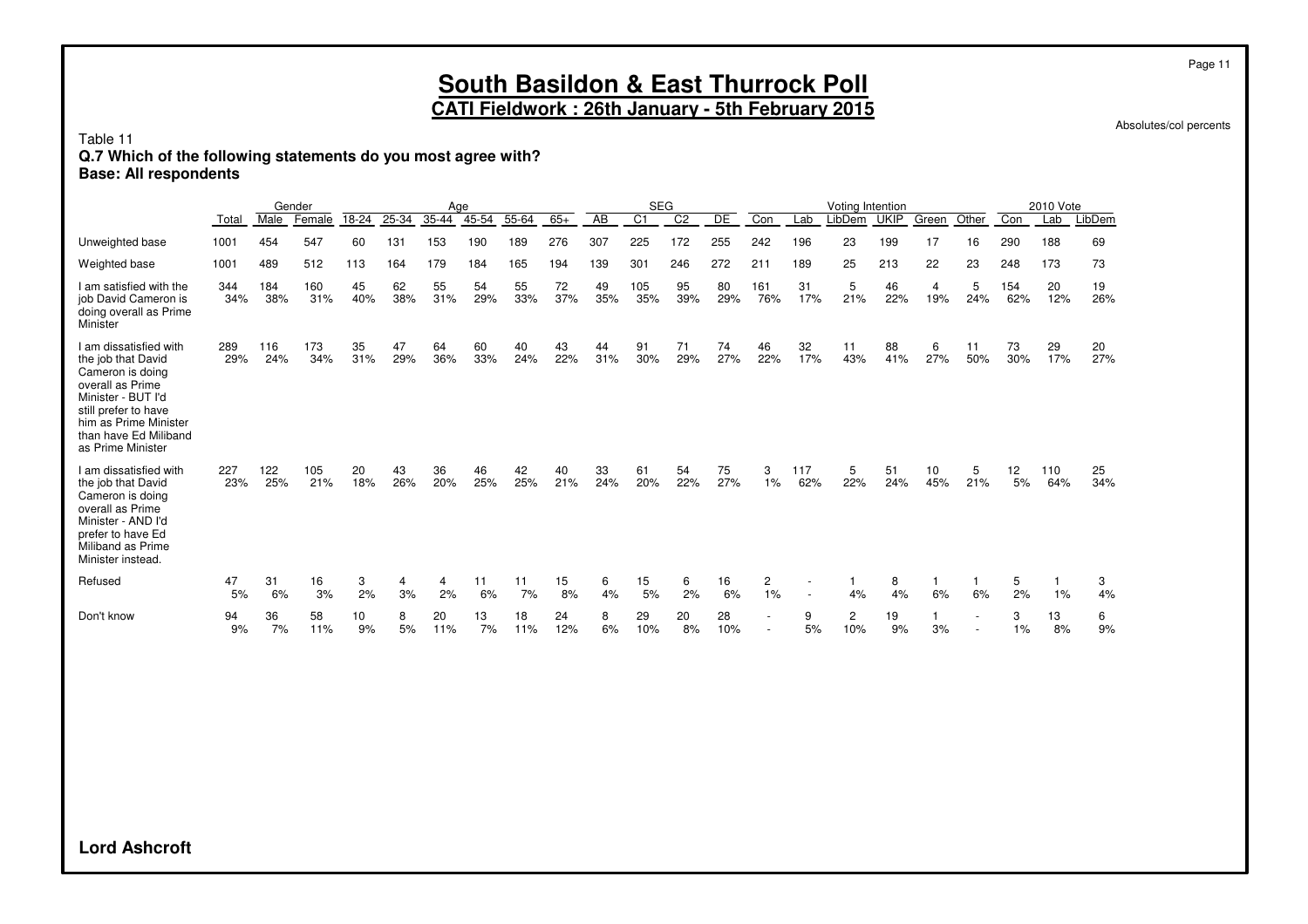#### Page 12

## **South Basildon & East Thurrock Poll**

## **CATI Fieldwork : 26th January - 5th February 2015**

Absolutes/col percents

Table 12

**Q.8 I would like to ask whether any of the main political parties have contacted you over the last few weeks - whether by delivering leaflets or newspapers, sending personally addressed letters, emailing, telephoning you at home or knocking on your door. Have you heard in any of these ways from...? Base: All respondents**

|                                     |             |            | Gender     |           |                      | Age        |            |           |           |           | <b>SEG</b> |                |            |            |            | Voting Intention |             |          |           |            | 2010 Vote |           |
|-------------------------------------|-------------|------------|------------|-----------|----------------------|------------|------------|-----------|-----------|-----------|------------|----------------|------------|------------|------------|------------------|-------------|----------|-----------|------------|-----------|-----------|
|                                     | Total       | Male       | Female     | 18-24     | 25-34                | 35-44      | 45-54      | 55-64     | $65+$     | AB        | C1         | C <sub>2</sub> | DE         | Con        | Lab        | .ibDem           | <b>UKIP</b> | Green    | Other     | Con        | Lab       | LibDem    |
| Unweighted base                     | 1001        | 454        | 547        | 60        | 131                  | 153        | 190        | 189       | 276       | 307       | 225        | 172            | 255        | 242        | 196        | 23               | 199         | 17       | 16        | 290        | 188       | 69        |
| Weighted base                       | 1001        | 489        | 512        | 113       | 164                  | 179        | 184        | 165       | 194       | 139       | 301        | 246            | 272        | 211        | 189        | 25               | 213         | 22       | 23        | 248        | 173       | 73        |
| The UK Independence<br>Party (UKIP) | 225<br>22%  | 113<br>23% | 112<br>22% | 22<br>19% | 30<br>18%            | 35<br>19%  | 47<br>26%  | 43<br>26% | 47<br>24% | 37<br>27% | 78<br>26%  | 42<br>17%      | 63<br>23%  | 52<br>25%  | 38<br>20%  | 2<br>8%          | 52<br>24%   | 8<br>35% | 6<br>26%  | 65<br>26%  | 43<br>25% | 22<br>30% |
| Labour                              | 178<br>18%  | 85<br>17%  | 93<br>18%  | 11<br>10% | 26<br>16%            | 36<br>20%  | 26<br>14%  | 36<br>22% | 43<br>22% | 31<br>22% | 63<br>21%  | 26<br>11%      | 52<br>19%  | 31<br>15%  | 44<br>23%  | 5<br>19%         | 33<br>16%   | 2<br>9%  | 3<br>13%  | 44<br>18%  | 41<br>24% | 16<br>22% |
| The Conservatives                   | 177<br>18%  | 90<br>18%  | 88<br>17%  | 8<br>7%   | 17<br>11%            | 46<br>25%  | 31<br>17%  | 36<br>22% | 39<br>20% | 30<br>22% | 59<br>19%  | 38<br>16%      | 46<br>17%  | 54<br>26%  | 26<br>14%  | 4<br>15%         | 29<br>13%   | 4<br>19% | 3<br>13%  | 57<br>23%  | 31<br>18% | 11<br>15% |
| The Liberal Democrat                | 45<br>4%    | 24<br>5%   | 21<br>4%   | 2<br>2%   | 3%                   | 13<br>7%   | 10<br>5%   | 10<br>6%  | 6<br>3%   | 5%        | 20<br>6%   | 3%             | 10<br>4%   | 9<br>4%    | 3<br>2%    | 3<br>12%         | 3%          | 6%       |           | 3%         | 6<br>4%   | 10<br>13% |
| None of them                        | 579<br>58%  | 277<br>57% | 302<br>59% | 84<br>75% | 103<br>63%           | 104<br>58% | 104<br>56% | 84<br>51% | 99<br>51% | 74<br>53% | 156<br>52% | 161<br>65%     | 159<br>58% | 110<br>52% | 114<br>60% | 15<br>60%        | 121<br>57%  | 50%      | 15<br>68% | 127<br>51% | 95<br>55% | 32<br>44% |
| Don't know                          | 14<br>$1\%$ | 1%         | $1\%$      | $1\%$     | $\overline{c}$<br>1% |            | 5<br>3%    | 5<br>3%   | 2<br>1%   | 1%        | 2<br>$1\%$ | 4<br>2%        | 5<br>2%    | 2<br>$1\%$ | 2<br>$1\%$ |                  | 3<br>2%     |          |           |            | 2<br>1%   |           |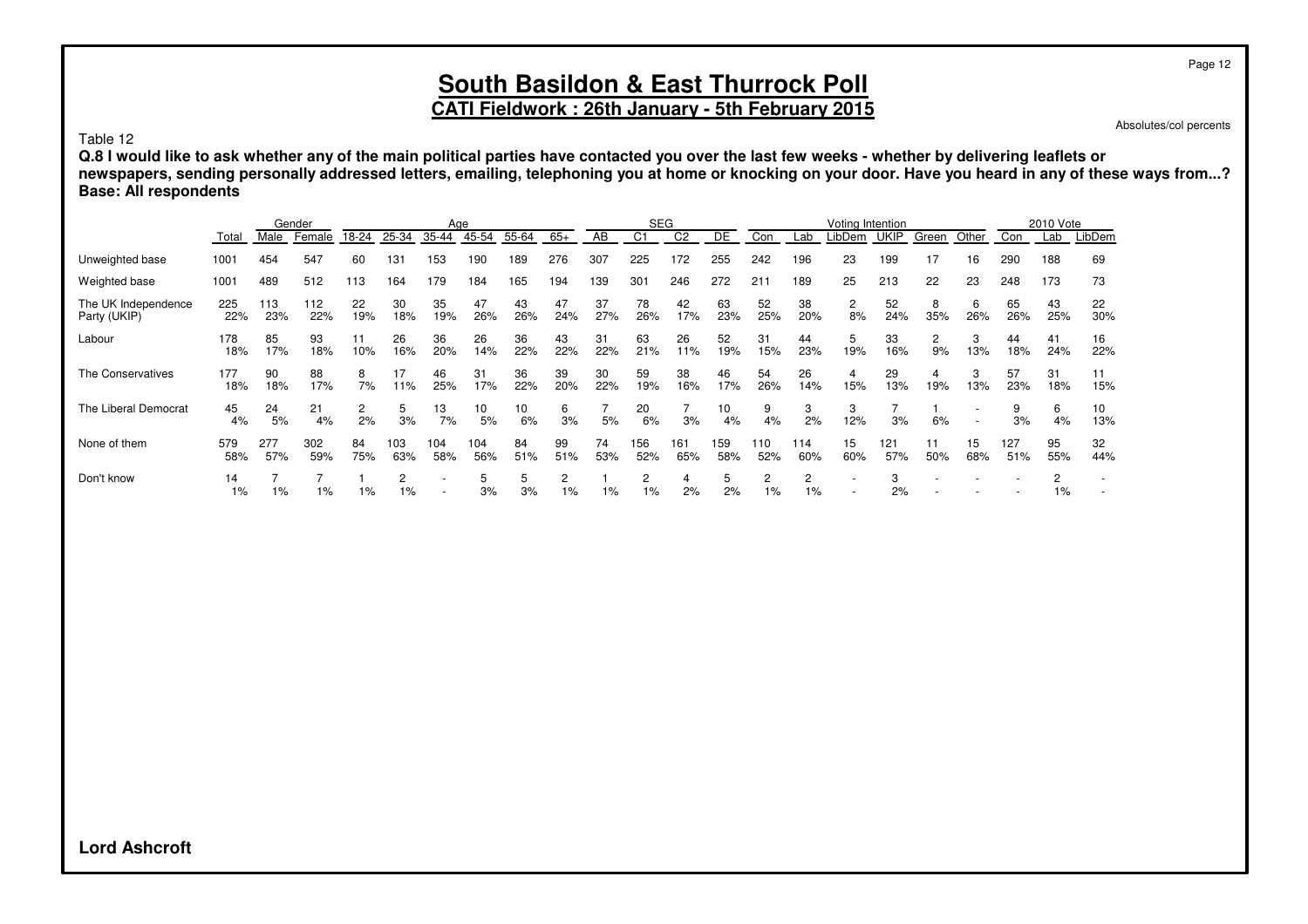**CATI Fieldwork : 26th January - 5th February 2015**

Absolutes/col percents

Page 13

#### Table 13

**Q.9 Which of the following would you most like to see as the outcome of the next general election? Base: All respondents**

|                                                                              | Gender     |            |            | Age       |           |           |           |           | <b>SEG</b> |           |            |                | Votina Intention |                         |            |                         |             | 2010 Vote |          |            |            |           |
|------------------------------------------------------------------------------|------------|------------|------------|-----------|-----------|-----------|-----------|-----------|------------|-----------|------------|----------------|------------------|-------------------------|------------|-------------------------|-------------|-----------|----------|------------|------------|-----------|
|                                                                              | Total      | Male       | Female     | 18-24     | 25-34     | 35-44     | 45-54     | 55-64     | $65+$      | AB        | C1         | C <sub>2</sub> | DE               | Con                     | Lab        | .ibDem                  | <b>UKIP</b> | Green     | Other    | Con        | Lab        | LibDem    |
| Unweighted base                                                              | 1001       | 454        | 547        | 60        | 131       | 153       | 190       | 189       | 276        | 307       | 225        | 172            | 255              | 242                     | 196        | 23                      | 199         | 17        | 16       | 290        | 188        | 69        |
| Weighted base                                                                | 1001       | 489        | 512        | 113       | 164       | 179       | 184       | 165       | 194        | 139       | 301        | 246            | 272              | 211                     | 189        | 25                      | 213         | 22        | 23       | 248        | 173        | 73        |
| A Conservative<br>government                                                 | 323<br>32% | 180<br>37% | 143<br>28% | 20<br>18% | 53<br>32% | 57<br>32% | 64<br>35% | 52<br>32% | 76<br>39%  | 47<br>34% | 100<br>33% | 86<br>35%      | 81<br>30%        | 173<br>82%              | 5<br>3%    | $\overline{2}$<br>7%    | 80<br>37%   | 4<br>20%  | 6<br>25% | 180<br>72% | 11<br>6%   | 16<br>22% |
| A Labour government                                                          | 269<br>27% | 116<br>24% | 152<br>30% | 32<br>29% | 54<br>33% | 43<br>24% | 49<br>26% | 51<br>31% | 40<br>21%  | 34<br>24% | 72<br>24%  | 73<br>30%      | 83<br>30%        | $1\%$                   | 153<br>81% | 3<br>10%                | 45<br>21%   | 5<br>24%  | 5<br>22% | 18<br>7%   | 122<br>71% | 18<br>24% |
| A coalition between<br>Labour and the Liberal<br>Democrats                   | 98<br>10%  | 48<br>10%  | 50<br>10%  | 21<br>19% | 12<br>7%  | 14<br>8%  | 23<br>13% | 10<br>6%  | 18<br>9%   | 15<br>11% | 26<br>9%   | 23<br>9%       | 30<br>11%        |                         | 24<br>12%  | 10 <sup>10</sup><br>39% | 22<br>11%   | 9<br>41%  | 30%      | 6<br>2%    | 21<br>12%  | 14<br>19% |
| A coalition between the<br>Conservatives and the<br><b>Liberal Democrats</b> | 94<br>9%   | 43<br>9%   | 50<br>10%  | 9<br>8%   | 6%        | 17<br>10% | 18<br>10% | 17<br>10% | 22<br>11%  | 16<br>12% | 32<br>11%  | 22<br>9%       | 19<br>7%         | 34<br>16%               | 3<br>2%    | 10<br>38%               | 16<br>7%    | 3%        | 4<br>16% | 29<br>11%  | 3<br>2%    | 16<br>22% |
| Don't know                                                                   | 217<br>22% | 101<br>21% | 116<br>23% | 30<br>27% | 34<br>21% | 48<br>27% | 30<br>16% | 36<br>22% | 38<br>20%  | 27<br>20% | 71<br>23%  | 42<br>17%      | 59<br>22%        | $\overline{2}$<br>$1\%$ | 5<br>2%    | 5%                      | 50<br>24%   | 3<br>12%  | 7%       | 16<br>7%   | 15<br>9%   | 10<br>13% |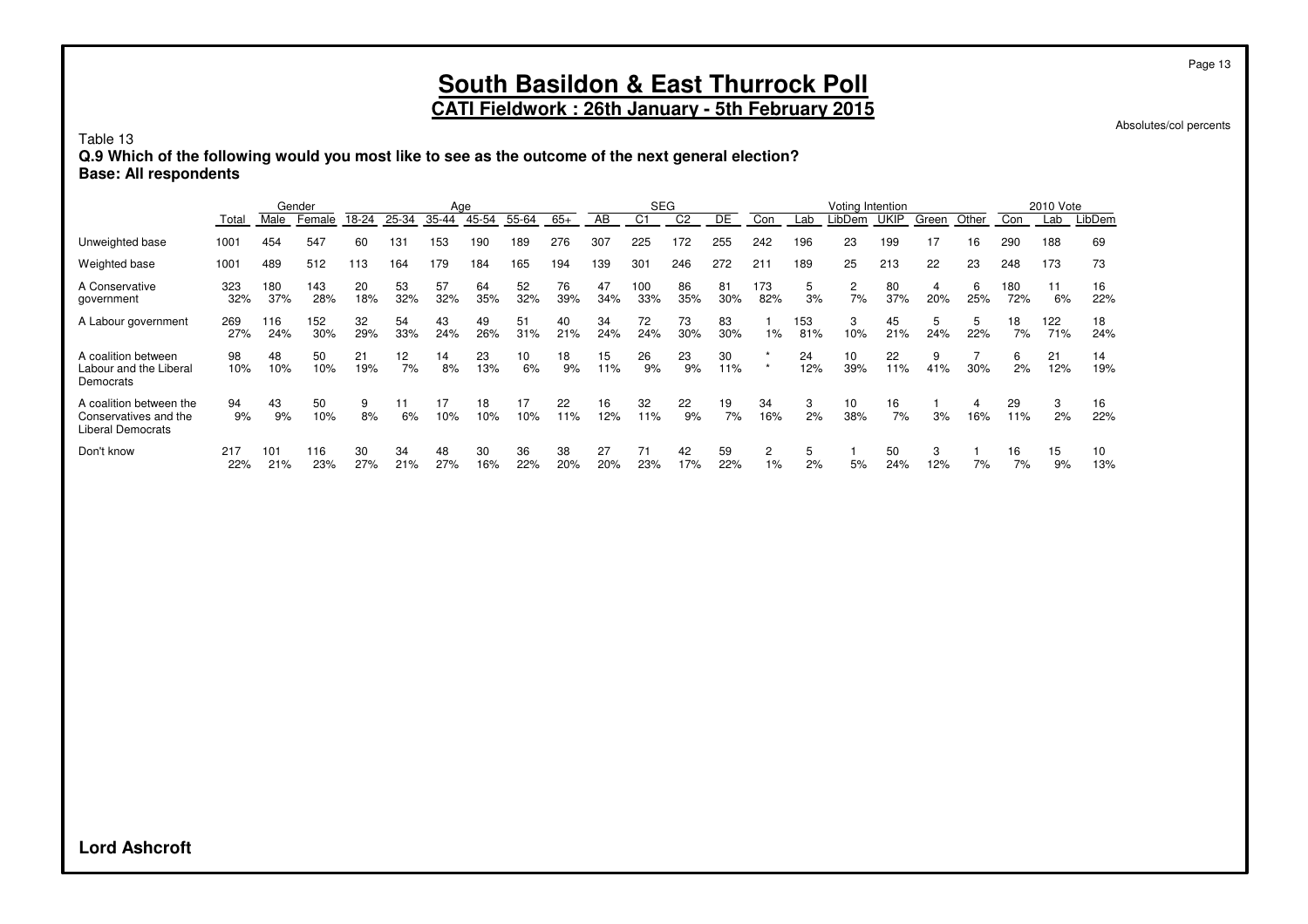Absolutes/col percents

Page 14

#### Table 14 **Gender Base: All respondents**

|                 | Unweighted base Weighted base |            |
|-----------------|-------------------------------|------------|
| Unweighted base | 1001                          | 1001       |
| Weighted base   | 1001                          | 1001       |
| Male            | 454<br>45%                    | 489<br>49% |
| Female          | 547<br>55%                    | 512<br>51% |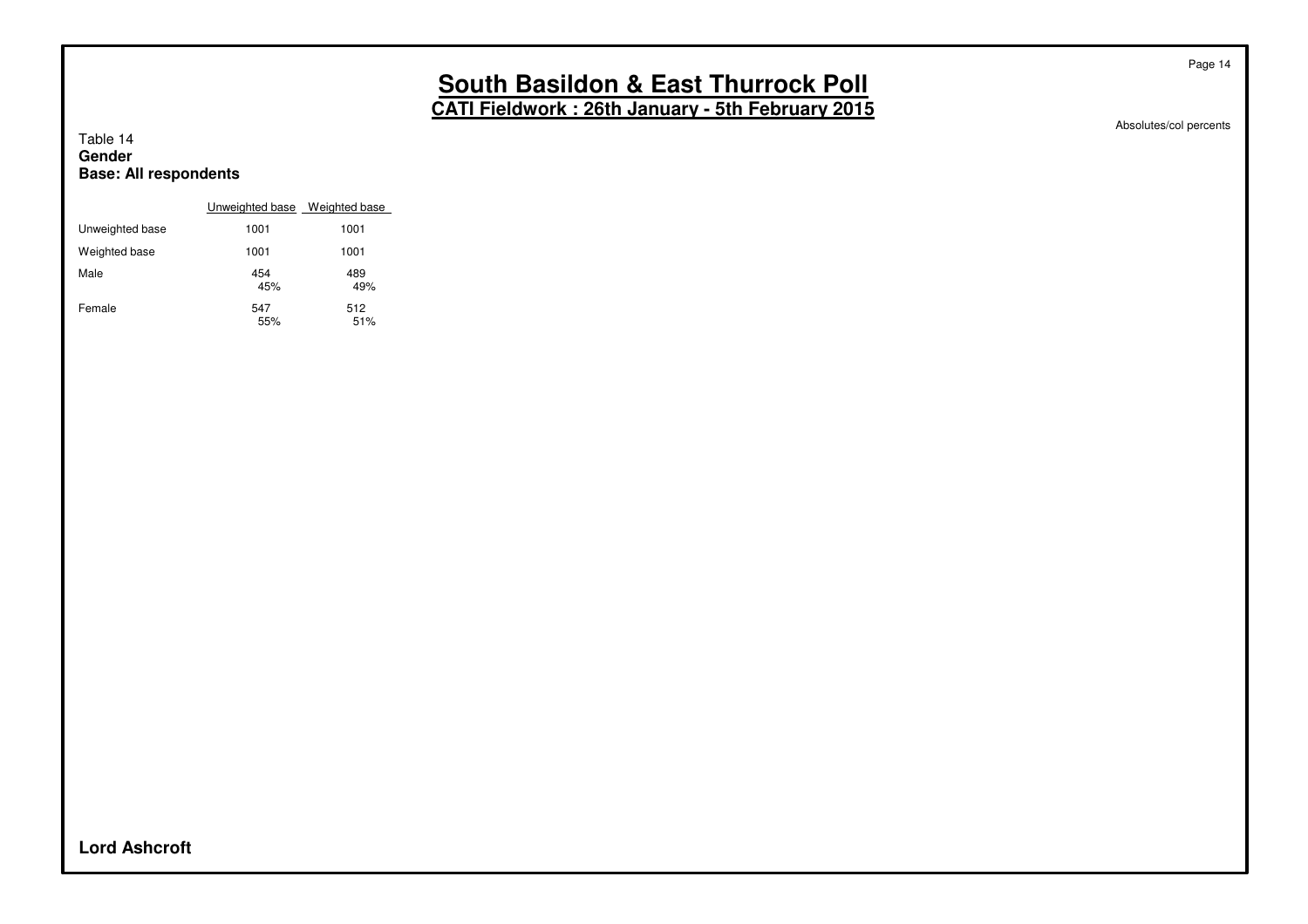Absolutes/col percents

Page 15

#### Table 15 **Into which of the following age groups do you fall? Base: All respondents**

|                 | Unweighted base Weighted base |              |
|-----------------|-------------------------------|--------------|
| Unweighted base | 1001                          | 1001         |
| Weighted base   | 1001                          | 1001         |
| 18-24           | 60<br>6%                      | 113<br>11%   |
| 25-34           | 131<br>13%                    | 164<br>16%   |
| $35 - 44$       | 153<br>15%                    | 179<br>18%   |
| 45-54           | 190<br>19%                    | 184<br>18%   |
| 55-64           | 189<br>19%                    | 165<br>16%   |
| 65 or older     | 276<br>28%                    | 194<br>19%   |
| Refused         | 2<br>$\star$                  | 2<br>$\star$ |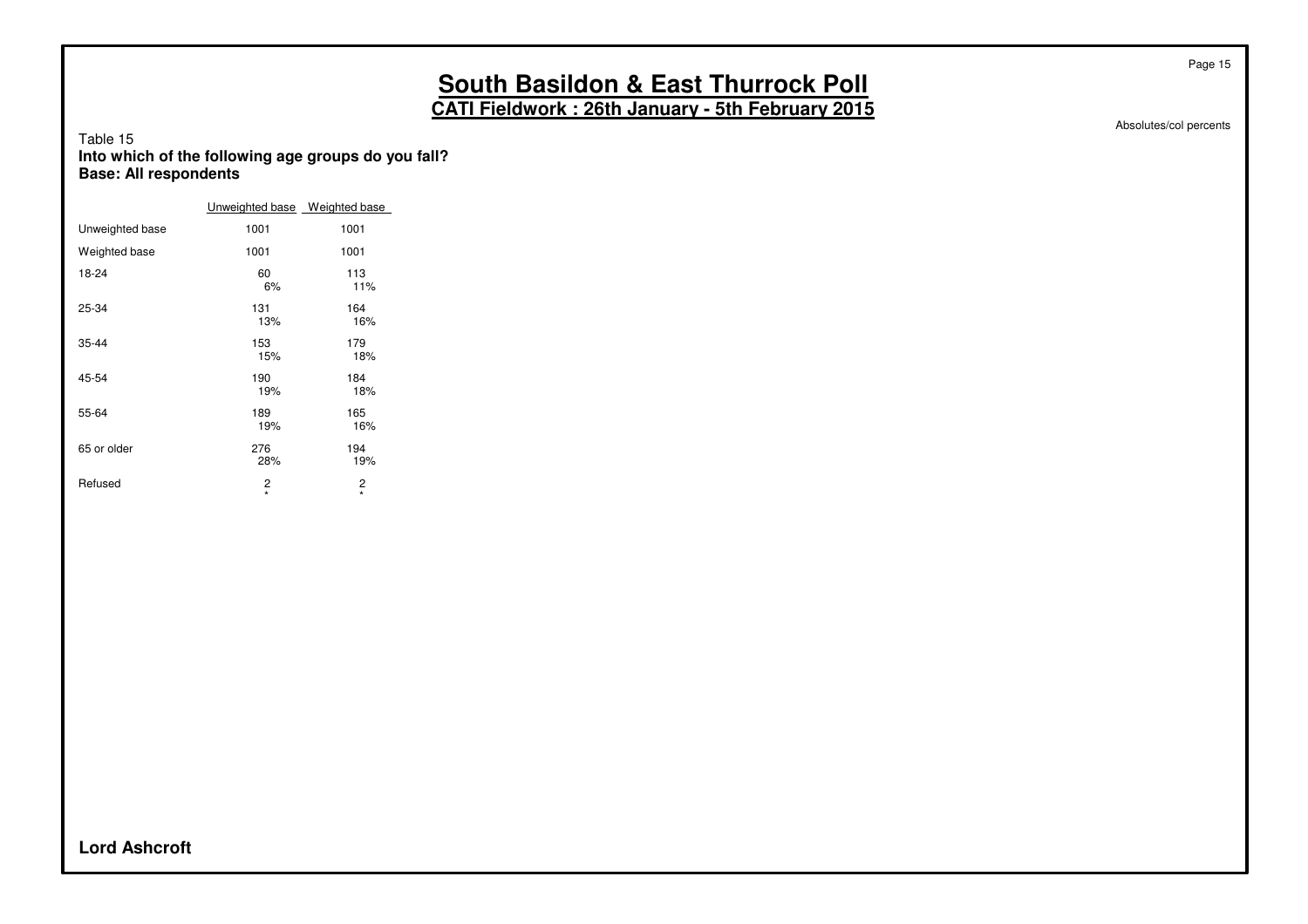Absolutes/col percents

Page 16

#### Table 16 **SEG Base: All respondents**

|                 | Unweighted base Weighted base |            |
|-----------------|-------------------------------|------------|
| Unweighted base | 1001                          | 1001       |
| Weighted base   | 1001                          | 1001       |
| A               | 82<br>8%                      | 36<br>4%   |
| B               | 225<br>22%                    | 104<br>10% |
| C <sub>1</sub>  | 225<br>22%                    | 301<br>30% |
| C <sub>2</sub>  | 172<br>17%                    | 246<br>25% |
| D               | 105<br>10%                    | 130<br>13% |
| E               | 150<br>15%                    | 142<br>14% |
| Refused         | 42<br>4%                      | 42<br>4%   |